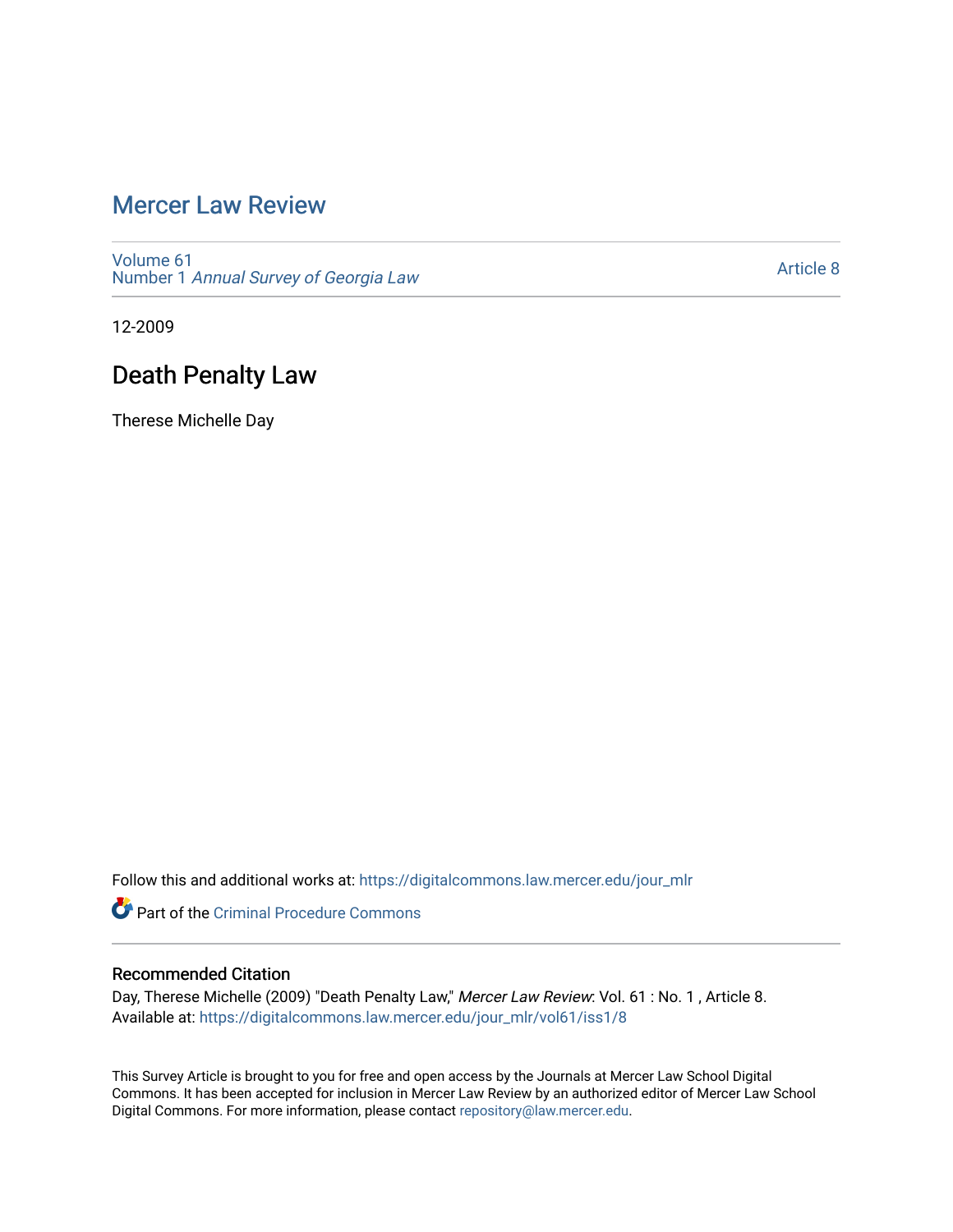# **Death Penalty Law**

### **by Therese Michelle Day\***

This Article provides a survey of death penalty case law in Georgia from June **1, 2008** through May **31, 2009.1** The cases included in this Survey were decided **by** the Georgia Supreme Court on interim appeal and direct appeal,<sup>2</sup> and in one instance, on denial of certiorari by the United States Supreme Court. Discussion is limited to claims that present new issues of law, refine existing law, or are otherwise instructive.

#### **I.** INTERIM REVIEW **CASES**

The Georgia Supreme Court reviewed five cases<sup>3</sup> pursuant to interim appellate review of death penalty cases under the Unified Appeal Procedure.

In *Fair v. State,4* Antron Dawayne Fair and Damon Antwon Jolly were charged with the murder of a Bibb County deputy, Joseph Whitehead; and the State filed notice of its intention to seek the death

**<sup>\*</sup>** Assistant Federal Public Defender, Capital Habeas Unit, Office of the Federal Public Defender of Arizona. San Francisco State University (B.A., **1993);** University of Arizona College of Law **(J.D.,** 2002). Member, State Bar of Georgia. The Author would like to note that any comments in this Article are the views of the Author alone and should not be attributed to any office or agency with which the Author is affiliated.

**<sup>1.</sup>** For analysis of Georgia death penalty law during the prior survey period, see Therese M. Day, *Death Penalty Law, Annual Survey of Georgia Law,* **60** MERCER L. REv. **105 (2008).**

<sup>2.</sup> Due to space restrictions, four state habeas cases have been omitted: *Hall v. McPherson,* 284 Ga. **219,663 S.E.2d 659 (2008);** *Schofield v. Cook,* 284 Ga. **240,663 S.E.2d** 221 **(2008);** *Whatley v. Terry,* 284 Ga. **555,668 S.E.2d 651 (2008);** and *Hall v. Brannan,* 284 Ga. **716, 670 S.E.2d 87 (2008).**

*<sup>3.</sup> Reaves v. State,* 284 Ga. **181,** 664 **S.E.2d** 211 **(2008),** and *Reaves v. State,* 284 Ga. **236,** 664 **S.E.2d 207 (2008),** have been omitted because they are not instructive.

<sup>4. 284</sup> Ga. **165,** 664 **S.E.2d 227 (2008).** Fair's case number is **S08A0426,** and Jolly's is **S08A0427.** *Id.*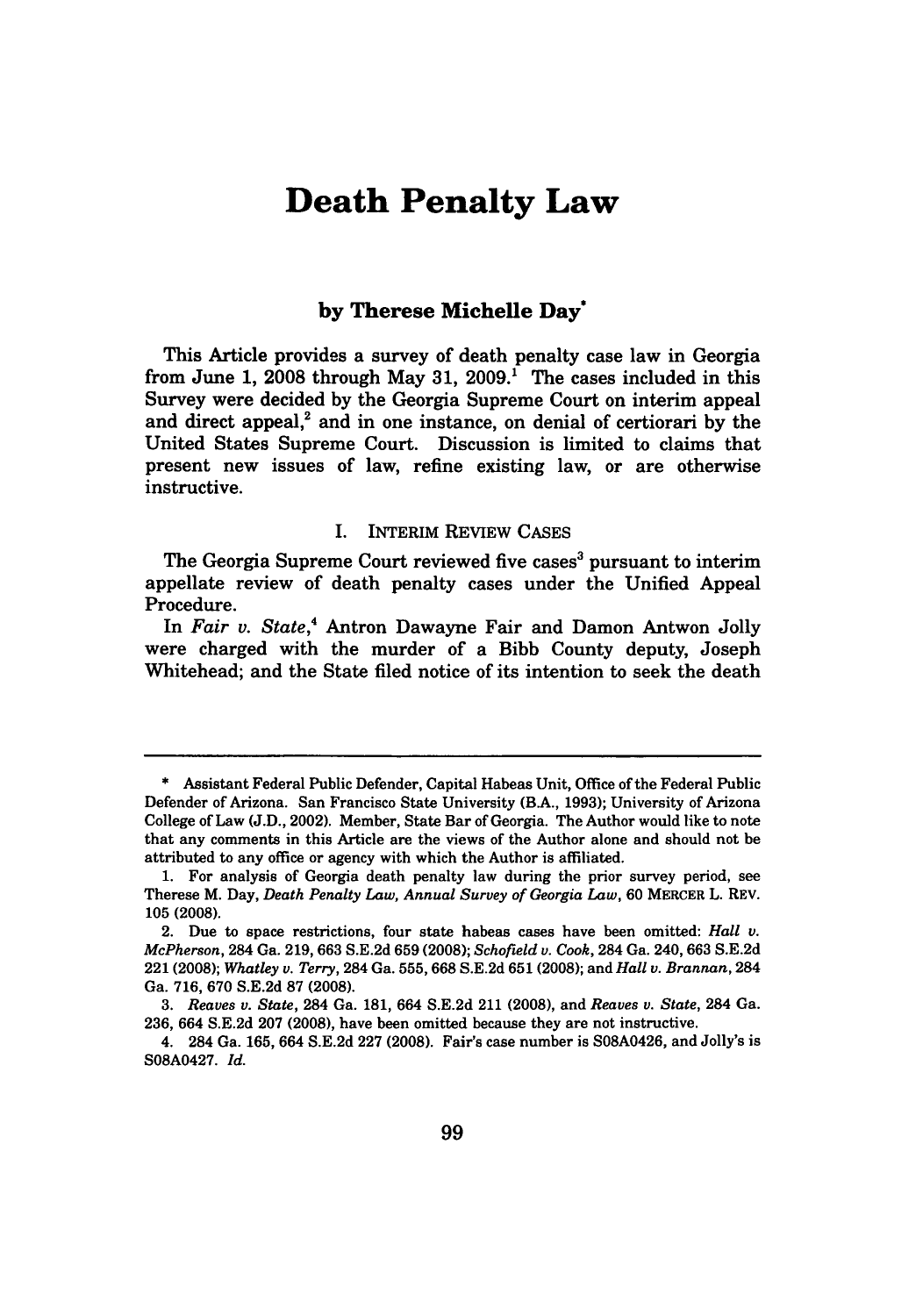penalty.' The supreme court granted the defendants' applications for interim review and directed the parties to address three issues.<sup>6</sup>

The court first addressed whether the trial court erred in denying the defendants' pretrial motions requesting immunity from prosecution pursuant to section 16-3-24.2 of the Official Code of Georgia Annotated (O.C.G.A.), 7 which provides: **"A** person who uses threats or force [in defense of habitation or other personal or real property] shall be immune from criminal prosecution  $\ldots$ ....<sup>38</sup> Jolly and Fair filed motions to dismiss their indictments, arguing they were immune from prosecution pursuant to this code section. After considering the matter during a pretrial hearing, the trial court reserved its ruling until the conclusion of the evidence at trial and prior to the jury charge. Fair and Jolly argued that pursuant to the statute, the issue must be decided prior to trial. The State conceded this issue and both parties filed motions to reconsider. The trial court denied the motions.<sup>9</sup>

The supreme court noted that although the construction of O.C.G.A. § 16-3-24.2 was an issue of first impression, the issue of immunity from prosecution had been correctly decided in *Boggs v. State*<sup>10</sup> by the Georgia Court of Appeals." In *Boggs* the court of appeals examined the plain language of the statute and held that criminal proceedings are barred against persons using force pursuant to the circumstances within O.C.G.A. § 16-3-23 and O.C.G.A. § 16-3-24.<sup>12</sup> The court of appeals also determined that because O.C.G.A. § 16-3-24.2 provides that "such person[s] 'shall be immune from criminal prosecution,'" a trial court is required to make immunity determinations prior to trial.<sup>13</sup> Deciding that the issue had been correctly analyzed in *Boggs,* the supreme court held that the trial court erred in refusing to make a pretrial determination of immunity from prosecution.<sup>14</sup>

The court next addressed whether, under **O.C.G.A.** § **17-10-30(b)(8), <sup>16</sup>** the trial court erred in denying the defendants' motions to have the jury

**<sup>5.</sup>** *Id.* at **165,** 664 **S.E.2d** at **229-30.**

*<sup>6.</sup> Id.,* 664 **S.E.2d** at **230.**

**<sup>7.</sup> O.C.G.A.** § 16-3-24.2 **(2007).**

*<sup>8.</sup> Id.; see also* **O.C.G.A.** § **16-3-23 (2007)** (authorizing the use of force in defense of habitation); **O.C.G.A.** § 16-3-24 **(2007)** (authorizing the use of force in defense of property other than habitation).

*<sup>9.</sup> Fair,* 284 Ga. at **165,** 664 **S.E.2d** at **230.**

**<sup>10. 261</sup>** Ga. **App.** 104, **581 S.E.2d 722 (2003).**

**<sup>11.</sup>** *Fair,* 284 Ga. at **166,** 664 **S.E.2d** at **230.**

<sup>12.</sup> *Boggs,* **261** Ga. **App.** at **106, 581 S.E.2d** at **723;** *see also supra* note **8.**

**<sup>13.</sup>** *Id.* (quoting **O.C.G.A.** § 16-3-24.2).

<sup>14.</sup> *Fair,* 284 Ga. at **166,** 664 **S.E.2d** at **230.**

**<sup>15.</sup> O.C.G.A.** § **17-10-30(b)(8) (2008).**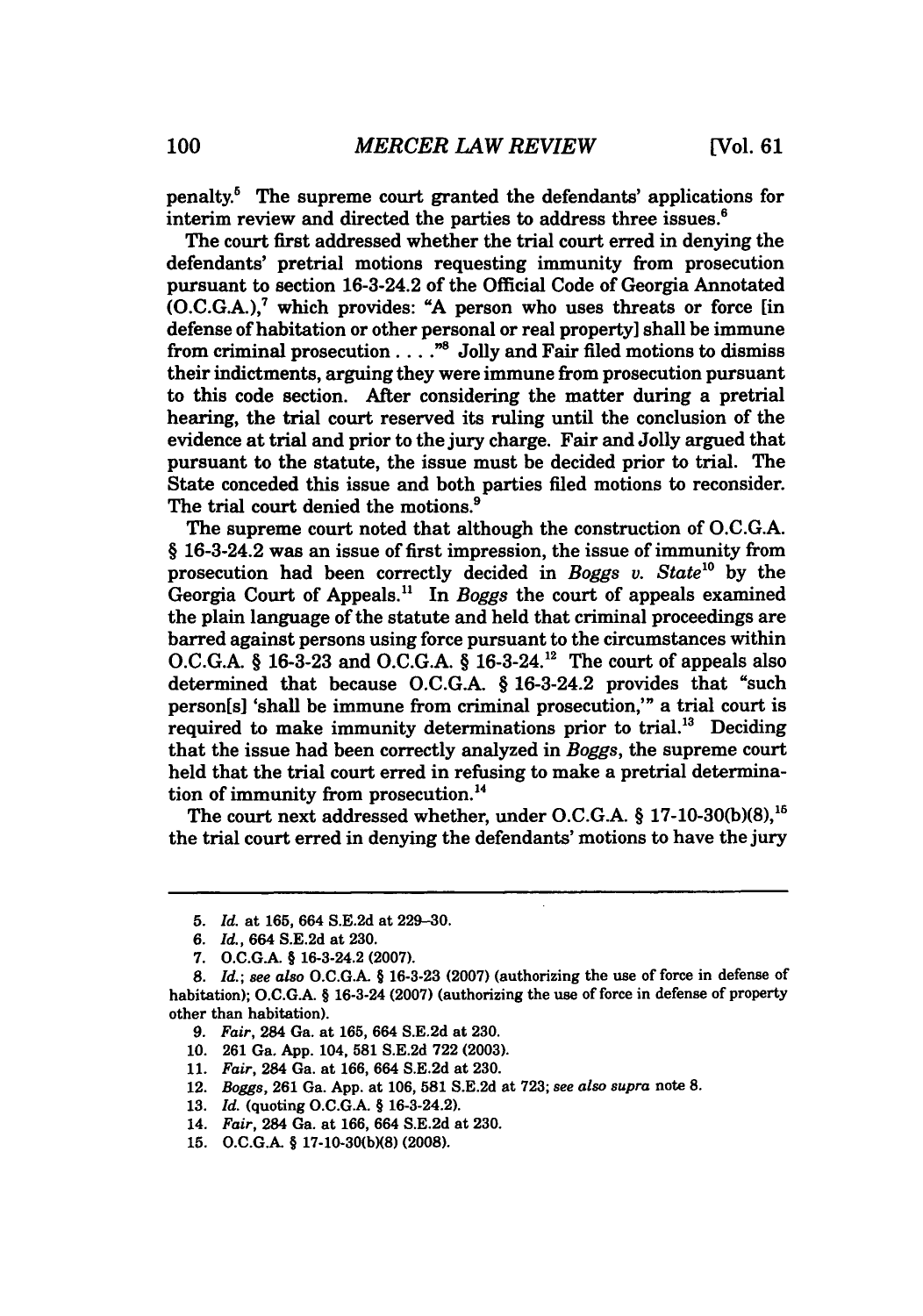charged regarding an alleged scienter element within one of the statutory aggravating circumstances.<sup>16</sup> This statute provides for an aggravating circumstance when "[tihe offense of murder was committed against any peace officer, corrections employee, or firefighter while engaged in the performance of his official duties."<sup>17</sup>

The supreme court noted that both Fair and Jolly were indicted on one count of malice murder and three counts of felony murder, predicated on, inter alia, the felony of aggravated assault.18 The court directed the parties to address whether the trial court erred in refusing to give the victim-status scienter instruction during the sentencing phase of the  $trial.<sup>19</sup>$  However, Fair and Jolly made an additional argument. They argued that the State had to prove, during the merits phase of the trial and beyond a reasonable doubt, that they knew the victim was a police officer engaged in the performance of his duties at the time they shot him. Fair and Jolly's argument stemmed from the indictment, which included the victim's name and his title as a police officer.<sup>20</sup> Fair and Jolly made this argument even though they conceded the predicate offense for felony murder was aggravated assault pursuant to **O.C.G.A.**  $§$  16-5-21(a)<sup>21</sup> and not aggravated assault upon a peace officer pursuant to **O.C.G.A.** § 16-5-21(c).<sup>22</sup> The court relied upon established law distinguishing between material and non-material information within an indictment, reasoning that "[tihe identification of the victim as a law enforcement officer **by** appending 'Bibb County Sheriff's Deputy' to his name describes neither the offenses charged nor the manner in which they were committed."<sup>23</sup> Therefore, the court held that the trial court properly denied the accused's motions requesting a jury instruction on scienter during the merits phase of the trial. $^{24}$ 

The court next addressed whether the **O.C.G.A.** § **17-10-30(b)(8)** aggravating circumstance required the State to prove beyond a reasonable doubt that Fair and Jolly knew the victim was a peace officer engaged in his official duties. $^{25}$  Fair and Jolly argued that a scienter element is implicit in the statute despite the fact that the statute is silent regarding the accused's knowledge of the officer's status. The

**<sup>16.</sup>** *Fair,* 284 Ga. at **165,** 664 **S.E.2d** at **230.**

<sup>17.</sup> **O.C.G.A. § 17-10-30(b)(8).** 

**<sup>18.</sup>** *Fair,* 284 Ga. at **166,** 664 **S.E.2d** at **230.**

**<sup>19.</sup>** *Id.* at **167,** 664 **S.E.2d** at **231.**

<sup>20.</sup> *Id.*

<sup>21.</sup> **O.C.G.A. §** 16-5-21(a) **(2007).**

<sup>22.</sup> **O.C.G.A.** § 16-5-21(c) **(2007);** *Fair,* 284 Ga. at **167-68,** 664 **S.E.2d** at **231.**

**<sup>23.</sup>** *Fair,* 284 Ga. at **167,** 664 **S.E.2d** at **231.**

<sup>24.</sup> *Id.*

**<sup>25.</sup>** *Id.* (citing **O.C.GA.** § **17-10-30(b)(8)).**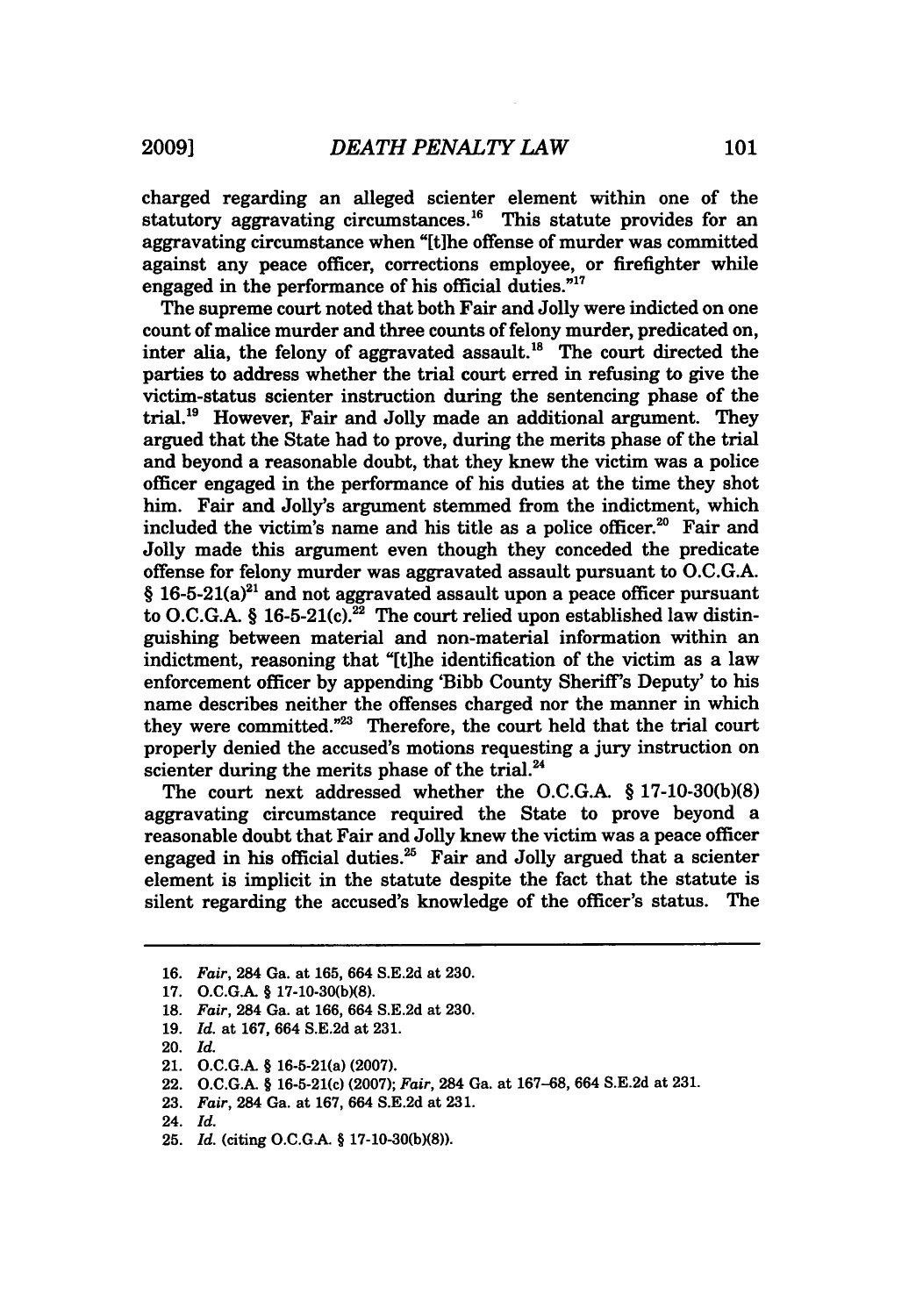State countered, arguing that because the statute fails to include the word *knowingly,* there should be no requirement that the defendants knew the victim was a peace officer.<sup>26</sup> The court noted that the matter was an issue of statutory construction, which required the court "to glean the intent of the legislature."<sup>27</sup>

The court acknowledged that the word *knowingly* is included in the criminal statute defining aggravated assault against a peace officer as well as in the criminal statute defining aggravated battery against a peace officer.<sup>28</sup> Furthermore, both crimes have been construed by the state appellate courts to require a scienter element including the victim's status as a police officer. $29$ <sup>T</sup> The court also emphasized the significance of the fact that the Georgia General Assembly adopted these statutes subsequent to the adoption of the revised death penalty statute, which included the O.C.G.A.  $\S$  17-10-30(b)(8) aggravating circumstance without a knowledge requirement.<sup>30</sup> Moreover, the court noted that the Moreover, the court noted that the O.C.G.A. § 17-10-30(b)(3)<sup>31</sup> aggravating circumstance, which was enacted simultaneously with O.C.G.A.  $\S$  17-10-30(b)(8),<sup>32</sup> has a scienter requirement.<sup>33</sup> The court reasoned that the statutory history indicated the General Assembly knew how to apply the scienter element, and the court concluded that it "'must presume that its failure to do so was a matter of considered choice.'"<sup>34</sup> The court also recognized the distinction between a crime resulting in injury and a crime resulting in death and reasoned that it was "logical to conclude that the General Assembly purposely made such a distinction."<sup>35</sup> The court noted that in cases like the present one, "the offender takes his victim as he finds him.'"36 Accordingly, the court held that the O.C.G.A. § 17-10-30(b)(8) statutory aggravating circumstance does not require the defendant to know "that the victim was a peace officer or other designated official engaged in the

31. O.C.G.A. § 17-10-30(bX3) (2008).

**<sup>26.</sup>** *Id.* at 168, 664 S.E.2d at 231.

<sup>27.</sup> *Id.* at 167-68, 664 S.E.2d at 231.

<sup>28.</sup> *Id.* at 168, 664 S.E.2d at 231 (citing O.C.G.A. §§ 16-5-21(c), -24(c)).

<sup>29.</sup> *Id.*

<sup>30.</sup> *Id.,* 664 S.E.2d at 232 (citing 1973 Ga. Laws 159, 163-65).

<sup>32.</sup> *See* 1973 Ga. Laws at 164-65.

<sup>33.</sup> *Fair,* 284 Ga. at 168, 664 S.E.2d at 232. There is an aggravating circumstance under O.C.G.A. § 17-10-30(b)(3) when "[t]he offender, by his act of murder, armed robbery, or kidnapping, *knowingly* created a great risk of death to more than one person in a public place by means of a weapon or device which would normally be hazardous to the lives of more than one person." O.C.G.A. § 17-10-30(b)(3) (emphasis added).

<sup>34.</sup> *Fair,* 284 Ga. at 168, 664 S.E.2d at 232 (quoting Inland Paperboard & Packaging, Inc. v. Ga. Dep't of Revenue, 274 Ga. App. 101, 104, 616 S.E.2d 873, 876 (2005)).

<sup>35.</sup> *Id.* at 169, 664 S.E.2d at 232.

<sup>36.</sup> *Id.* (quoting United States v. Feola, 420 U.S. 671, **685 (1975)).**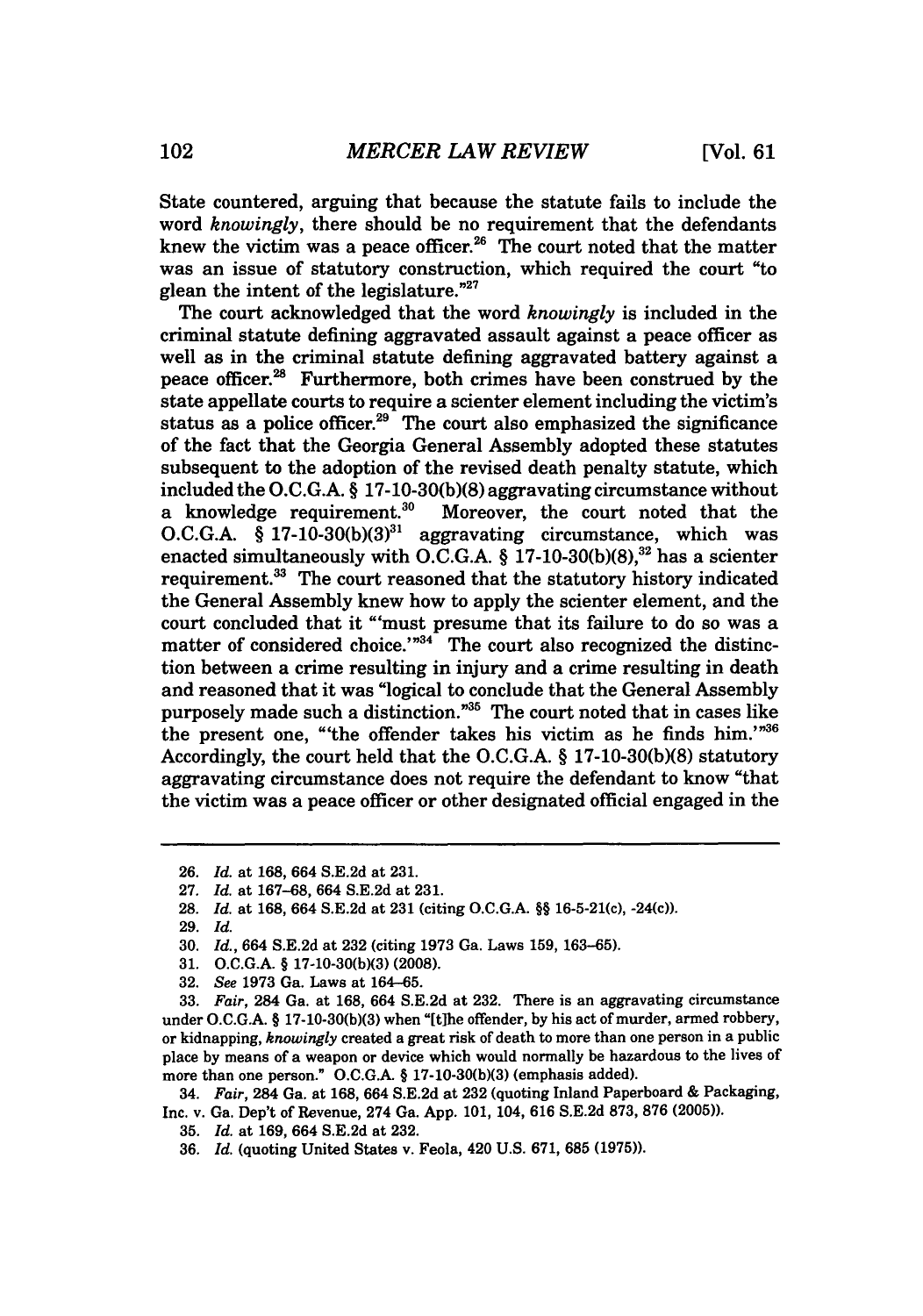performance of his duties."<sup>37</sup> Therefore, the supreme court held that the trial court did not err when it denied the defendants' requests for a jury instruction on scienter during the penalty phase of the trial.<sup>34</sup>

The final issue the court reviewed related solely to Fair and addressed whether the trial court erred when it denied his motion to suppress evidence.39 The evidence produced at trial was the product of a noknock search warrant that authorized a search "for evidence of the crime<br>of Violation of Georgia Controlled Substance si Act."<sup>40</sup> Fair first of Violation of Georgia Controlled Substance[s] Act."<sup>40</sup> contended that the warrant was void for failing "to state with sufficient particularity the things to be seized."<sup>41</sup> The court stated that for a warrant to be valid, it must provide a description of items that "is sufficient to enable a prudent officer executing the warrant to locate it definitely and with reasonable certainty.<sup>"42</sup> The court noted that "the degree of the description's specificity is flexible and will vary with the circumstances involved.'"<sup>43</sup> Moreover, the court reasoned that "several jurisdictions have held that [miore specificity is not required **by** the Constitution where items to be seized [are] limited to those relating to the smuggling, packing, distribution and use of controlled substances."<sup>44</sup> Accordingly, the court held that the evidence to be seized in Fair's case was "sufficiently described" such that the officers could locate the evidence "'definitely and with reasonable **certainty. '**

Fair next argued that the warrant lacked probable cause because the warrant's affidavit relied upon information from a concerned citizen as well as two sources that were of questionable reliability and veracity.<sup>44</sup> The court noted that although the trial court disregarded the information from Source Two as unreliable and stale, the information provided **by** the concerned citizen and Source One "still provided the magistrate with a substantial basis for finding probable cause." $47$  The court

41. *Fair,* 284 Ga. at 170, 664 S.E.2d at 233.

42. *Id.* (internal quotation marks omitted) (quoting Bishop v. State, 271 Ga. 291, 294, 519 S.E.2d 206, 209 (1999)).

43. *Id.* (quoting Dobbins v. State, 262 Ga. 161, 164, 415 S.E.2d 168, 171 (1992)).

44. *Id.* (alterations in original) (internal quotation marks omitted) (quoting United States v. Ladd, 704 F.2d 134, 136 (4th Cir. 1983)).

45. *Id.* at 171, 664 S.E.2d at 233 (quoting *Bishop,* 271 Ga. at 294, 519 S.E.2d at 209).

46. *Id.,* 664 S.E.2d at 233-34. The two challenged sources in the affidavit were confidential informants designated as "Source One" and "Source Two." *Id.*

47. *Id.,* 664 S.E.2d at 234.

**<sup>37.</sup>** *Id.* at **170,** 664 **S.E.2d** at **233.**

**<sup>38.</sup>** *Id.*

<sup>39.</sup> *Id.* at 171, 664 S.E.2d at 233.

<sup>40.</sup> *Id.* at 170, 664 S.E.2d at 233 (alteration in original) (emphasis and internal quotation marks omitted). The Georgia Controlled Substances Act can be found at O.C.G.A. §§ 16-13-20 to **-56** (2007 & Supp. 2009).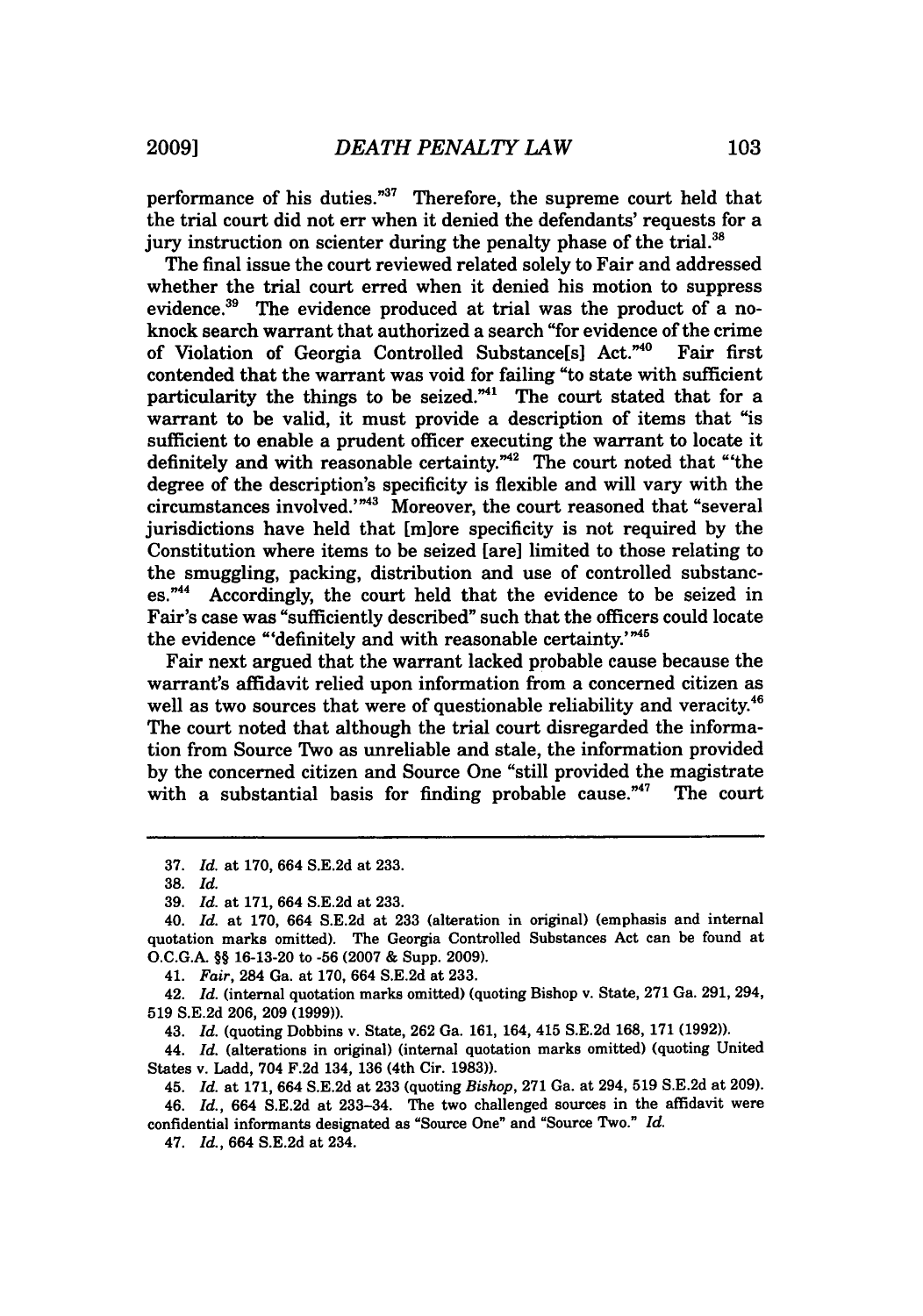reasoned that Source One "kn[ew] what [m]arijuana look[ed] like and how it is packaged for sale,' had in the preceding [seventy-two] hours been on the premises at **3135** Atherton Street[,] and had witnessed at least two individuals therein package marijuana for distribution."<sup>48</sup> Moreover, the court noted that Deputy Whitehead averred in the warrant that "he had known Source [Olne for approximately three years and that he or she had provided information leading to drug seizures and approximately ten felony arrests."<sup>49</sup> The court, therefore, held that this was sufficient to establish Source One's reliability and veracity.<sup>50</sup>

Although the court rejected the validity of the information from the concerned citizen because it was conclusory and unverified **by** Deputy Whitehead, it nonetheless held that the warrant affidavit provided "a substantial basis for concluding that a fair probability existed that evidence of a crime would be found at the premises.<sup>"51</sup> The court also denied Fair's remaining challenges to the warrant and, accordingly, affirmed the trial court's judgment in part, reversed it in part, and remanded it with direction in both cases.<sup>52</sup>

In *Martin v. State*,<sup>53</sup> DeKelvin Rafael Martin was indicted for, inter alia, the murders of his girlfriend's grandparents and twelve year old son and the rape of his girlfriend, Tymika Wright. The State filed notice of its intention to seek the death penalty. The supreme court granted Martin's application for interim review and ordered the parties to address the sole issue of whether it was error for the trial court to deny Martin's motion in limine to preclude admission of the surviving victim's pretrial testimony when the victim was unavailable for trial due to her subsequent death.<sup>54</sup>

Martin pleaded guilty to all counts in his indictment on January 4, 2005, and sentencing was held before the trial court rather than a jury. During the penalty phase, Wright testified for the State. In December 2006, following his conviction and sentence, Martin was permitted to withdraw his guilty plea because the trial court had failed to inform him of all of his constitutional rights.<sup>55</sup> Prior to his new trial, Martin

<sup>48.</sup> *Id.* at 172, 664 S.E.2d at 234 (first and third alterations in orginal) (quoting affidavit).

<sup>49.</sup> *Id.*

**<sup>50.</sup>** *Id.*

**<sup>51.</sup>** *Id.* (citing State v. Hunter, 282 Ga. 278, 280, 646 S.E.2d 465, 467 **(2007)).**

**<sup>52.</sup>** *Id.* at 172-78, 664 S.E.2d at 234-37.

<sup>53. 284</sup> Ga. 504, 668 S.E.2d **685 (2008).**

<sup>54.</sup> *Id.* at 504-05, 668 S.E.2d at 686-87.

<sup>55.</sup> *Id.* at **505, 668** S.E.2d at 687. The court noted that the applicable constitutional rights are set out in *Boykin v. Alabama,* **395** U.S. 238, 243 (1969). *Martin,* 284 Ga. at 505, 668 S.E.2d at 687.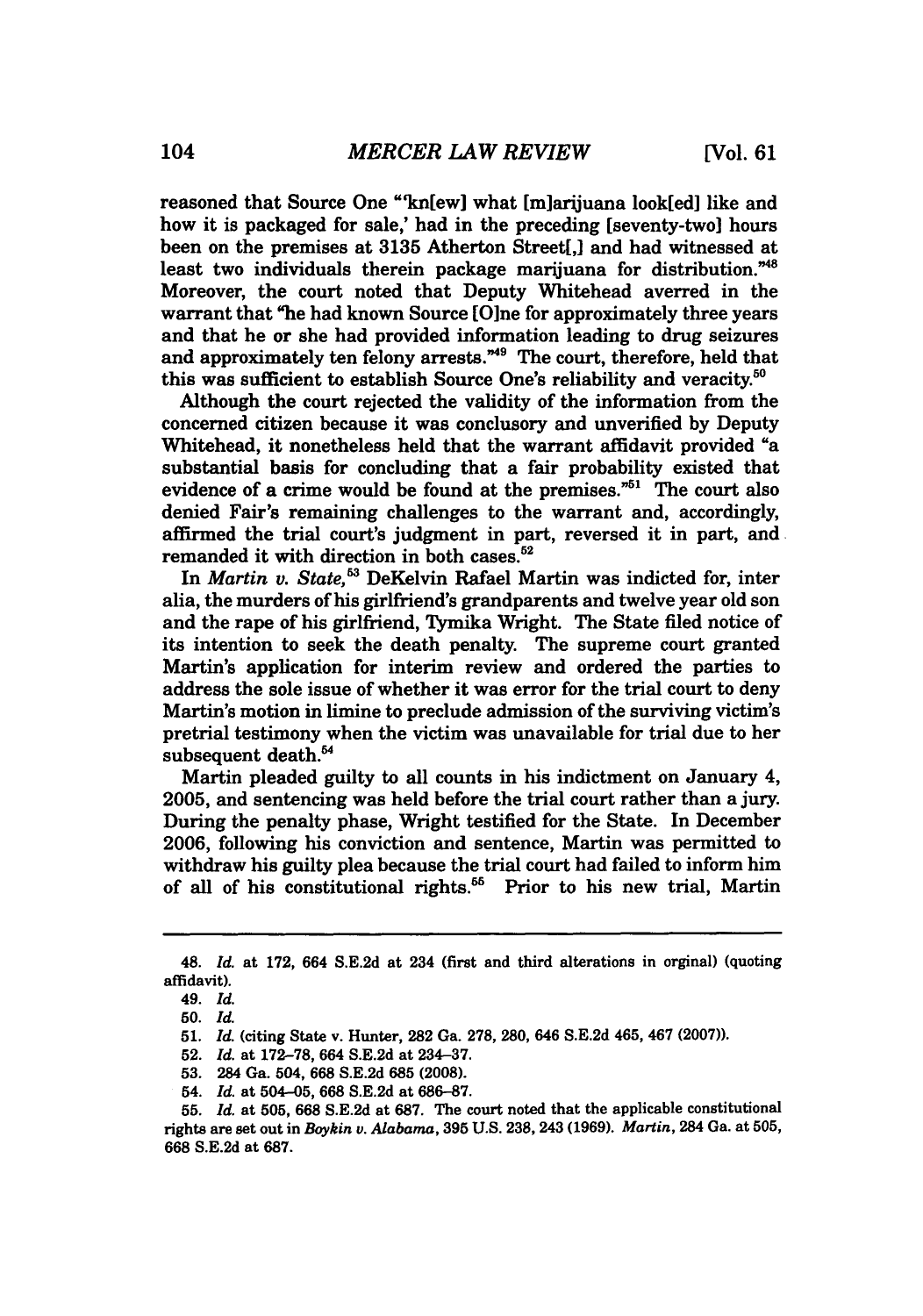moved to prevent the admission of Wright's testimony from the merits

phase of his first trial.<sup>56</sup> The trial court denied his motion and held that Wright's testimony was admissible pursuant to O.C.G.A. § 24-3- 10<sup>57</sup> and would not violate the Confrontation Clause<sup>58</sup> under *Crawford v. Washington.59*

The supreme court first noted that the admissibility of this testimony was a matter of both state evidentiary law and federal constitutional law, and "'[i]n keeping with the well-established principle that this Court will not decide a constitutional question if the appeal can be decided upon other grounds, we first address the [evidentiary] issue[] raised by the appeal."<sup>560</sup> The court then addressed the admissibility of this testimony pursuant to Georgia statutory law. $61$  The court determined that there are three requirements for the admission of prior testimony: **"'(1)** the declarant is unavailable as a witness at trial; (2) the testimony was given under oath at a hearing or other proceeding; and (3) the parties and issues are substantially similar."<sup>62</sup>

Although Martin conceded that the three requirements were met, he argued that because the issues at the penalty phase of his first trial "were not substantially similar" to the issues that would be presented at the merits phase of his new trial, the scope of the testimony at the first trial "did not provide him with an adequate opportunity to cross-examine<br>Ms. Wright."<sup>63</sup> Martin analogized his case to cases holding that Martin analogized his case to cases holding that

*Id.*

**61.** *See id.*

**<sup>56.</sup>** *Martin,* 284 Ga. at **505, 668 S.E.2d** at **687.**

**<sup>57.</sup>** O.C.G.A. § 24-3-10 **(1995).** This statute provides:

The testimony of a witness since deceased **...** for any cause which was given under oath on a former trial upon substantially the same issue and between substantially the same parties may be proved **by** anyone who heard it and who professes to remember the substance of the entire testimony as to the particular matter about which he testifies.

**<sup>58.</sup>** U.S. CONST. amend. **VI.**

**<sup>59.</sup>** Crawford v. Washington, 541 U.S. **36** (2004); *Martin,* 284 Ga. at **505, 668** S.E.2d at **687.**

**<sup>60.</sup>** *Martin,* 284 Ga. at 505, 668 S.E.2d at **687** (alterations in original) (quoting Powell v. State, **270** Ga. 327, **327-28, 510** S.E.2d 18, 20 **(1998)).**

**<sup>62.</sup>** *Id.* (quoting Pope v. Fields, **273** Ga. **6,.7-8, 536** S.E.2d 740, 742 (2000)). These three requirements constitute the "prior testimony" exception to the hearsay rule. *Id.* (citing O.C.G.A. § 24-3-10).

**<sup>63.</sup>** *Id.* at **505-06, 668** S.E.2d at **687.** The court noted that *substantially,* as defined under the statute, meant "something less than 'identical.'" *Id.* at **506, 668** S.E.2d at **687** (quoting Atlanta & W. Point R.R. v. Venable, **67** Ga. **697, 699** (1881)). However, it also noted that "there must be 'sufficient similarity so that there was previously an adequate opportunity for cross examination.'" *Id.,* **668** S.E.2d at **687-68** (quoting Prater v. State, 148 Ga. App. 831, **837, 253** S.E.2d **223, 228 (1979));** *see also* Craft v. State, 154 Ga. App. **682,**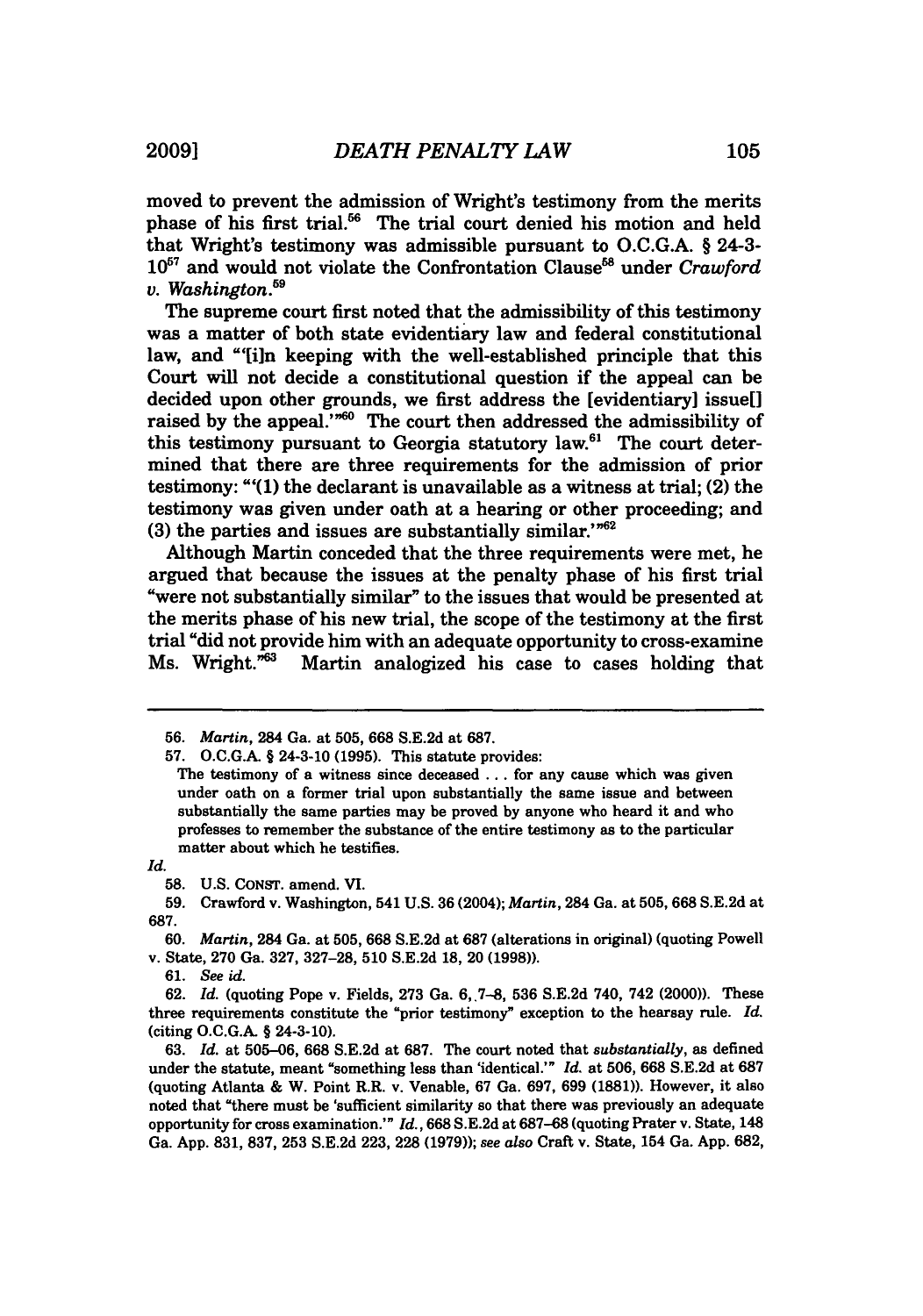testimony given at a bond hearing was inadmissible at trial because "'the issues involved in the two proceedings were not so sufficiently similar that it can be said that the previous opportunity for crossexamination of the witness  $\dots$  was adequate.'"<sup>64</sup> Martin argued that because the penalty phase of the first trial focused solely on the sentence he would receive and because Wright's testimony related to "the impact the crime  $\ldots$  had on her life," Martin "had no reason to crossexamine Ms. Wright regarding issues of his culpability or Ms. Wright's credibility, because his guilt was not at issue.'

The court rejected Martin's argument, noting that "evidence relating to guilt or innocence is relevant to sentence and, thus, admissible, in a sentencing trial . . . 'because the [fact finder] needs to examine the circumstances of the offense[s] ... in order to decide **...** punishment."<sup>67</sup> The court further noted that despite Martin's guilty plea, the State was still required to prove the existence of a statutory aggravating circumstance beyond a reasonable doubt before a sentence of death could<br>be considered.<sup>68</sup> The court reasoned that several of the alleged The court reasoned that several of the alleged statutory circumstances were also the offenses for which Martin was charged; therefore, the State was required to prove that the offenses were committed in the commission of the murders and rape of the victims.69 Moreover, the State was required to prove beyond a reasonable doubt that the murder of Wright's son "involved torture, depravity of mind, or an aggravated battery to him," and that Martin committed an aggravated battery against Wright's grandmother, a crime to which Martin did not plead guilty.<sup>70</sup>

The court decided that Wright's testimony at the penalty phase of the first trial helped the State demonstrate beyond a reasonable doubt the existence of the alleged statutory aggravating circumstances because "it included Ms. Wright's account of Martin's alleged commission of her own

66. *Id.*

<sup>269</sup> S.E.2d 490 (1980).

*<sup>64.</sup> Martin,* 284 Ga. at 507,668 S.E.2d at 688 (alteration in original) (quoting *Craft,* 154 Ga. App. at 683, 269 S.E.2d at 492); *see also* Dickson v. State, 281 Ga. App. 539, 540, 636 S.E.2d 721, 723 (2006).

<sup>65.</sup> *Martin,* 284 Ga. at 507,668 S.E.2d at 688 (alteration in original) (internal quotation marks omitted).

<sup>67.</sup> *Id.* at 507-08, **668** S.E.2d at 688 (second and third alterations in original) (quoting Alderman v. State, 254 Ga. **206,** 210, **327 S.E.2d 168, 173 (1985));** *see also* Romine v. State, **256** Ga. **521, 528, 350 S.E.2d** 446, 453 **(1986);** Blankenship v. State, **251** Ga. **621,** 624, **308 S.E.2d 369, 371 (1983).**

**<sup>68.</sup>** *Martin,* 284 Ga. at **508, 668 S.E.2d** at **688-89.**

**<sup>69.</sup>** *Id.*

**<sup>70.</sup>** *Id.* (citing **O.C.G.A- § 17-10-30(b)(2), (b)(7),** (c) **(2008));** *see also Romine,* **256** Ga. at **528, 350 S.E.2d** at 453.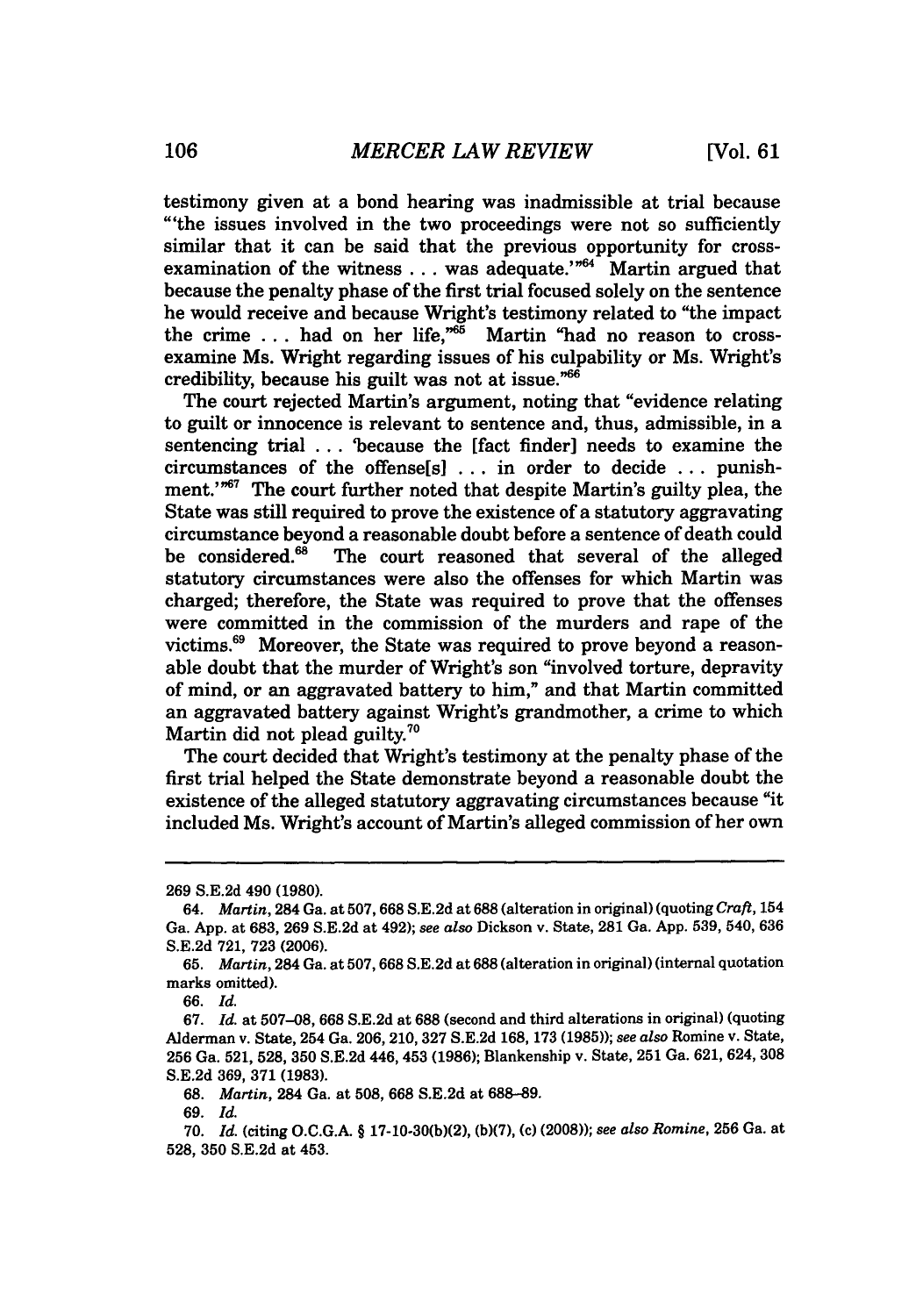rape, the murders of her son and her grandfather, and the aggravated battery of her grandmother that ultimately resulted in a third murder charge against Martin for her death. $\frac{n}{1}$  The court also determined that Martin was not restricted in the manner in which he cross-examined Wright during the first trial.<sup>72</sup> Therefore, the court concluded that the testimony during the penalty phase of the first trial, which helped the State establish the existence of the statutory aggravating circumstances beyond a reasonable doubt, was "substantially the same... as the issue of ultimate proof of guilt ... [which] provided Martin a meaningful opportunity to cross-examine Ms. Wright."73 Accordingly, the supreme court held that the trial court did not err when it denied Martin's motion in limine.<sup>74</sup>

#### II. DIRECT APPEAL CASES

The Georgia Supreme Court reviewed only one case pursuant to the automatic review procedure in Georgia's death penalty statute,75 following conviction and imposition of the death penalty.<sup>76</sup>

In *O'Kelley v. State.*<sup>77</sup> Dorian Frank O'Kelley was convicted by a jury of two counts of malice murder and two counts of first degree arson, among other crimes, and was sentenced to death.<sup>78</sup> The supreme court first determined that the trial court erred by failing to merge the two first-degree arson counts at sentencing.<sup>79</sup> The court noted that

<sup>71.</sup> *Martin,* 284 Ga. at 509, **668** S.E.2d at 689.

<sup>72.</sup> *Id.*

<sup>73.</sup> *Id.,* 668 S.E.2d at 689-90 (citing *Prater,* 148 Ga. App. at 831, 837, 253 S.E.2d at 223, 228).

<sup>74.</sup> *Id.,* 668 S.E.2d at 690. The court also noted, "[Wie express no opinion on whether portions of Ms. Wright's prior testimony might be subject to any other form of objection." *Id.*

<sup>75.</sup> O.C.G.A. § 17-10-35 **(2008).**

<sup>76.</sup> The court also addressed a funding issue related to death penalty cases in *Georgia Public Defender Standards Council v. State,* 285 Ga. 169, 675 S.E.2d 25 (2009), holding that the council was responsible for paying indigent defense costs pursuant to former O.C.G.A. § 17-12-127(b) (2004) (repealed 2008), in a case that was indicted prior to January 1, 2005, the date on which the Office of the Georgia Capital Defender was established. *Ga. Pub. Defender Standards Council,* 285 Ga. at 170, 172-73,675 S.E.2d at 26, 28. The court reasoned that the statute did not expressly exclude reimbursement by the council for defendants indicted prior to the creation of the Office of the Georgia Capital Defender, when counsel had been appointed after January 1, 2005, especially when the statute explicitly provided for payment of counsel with council funds. *Id.* at 172-73, 675 S.E.2d at 27-28.

<sup>77. 284</sup> Ga. 758, 670 S.E.2d **388 (2008).**

**<sup>78.</sup>** *Id.* at **758,** 670 S.E.2d at 391.

<sup>79.</sup> *Id.* at 760, 670 S.E.2d at 393.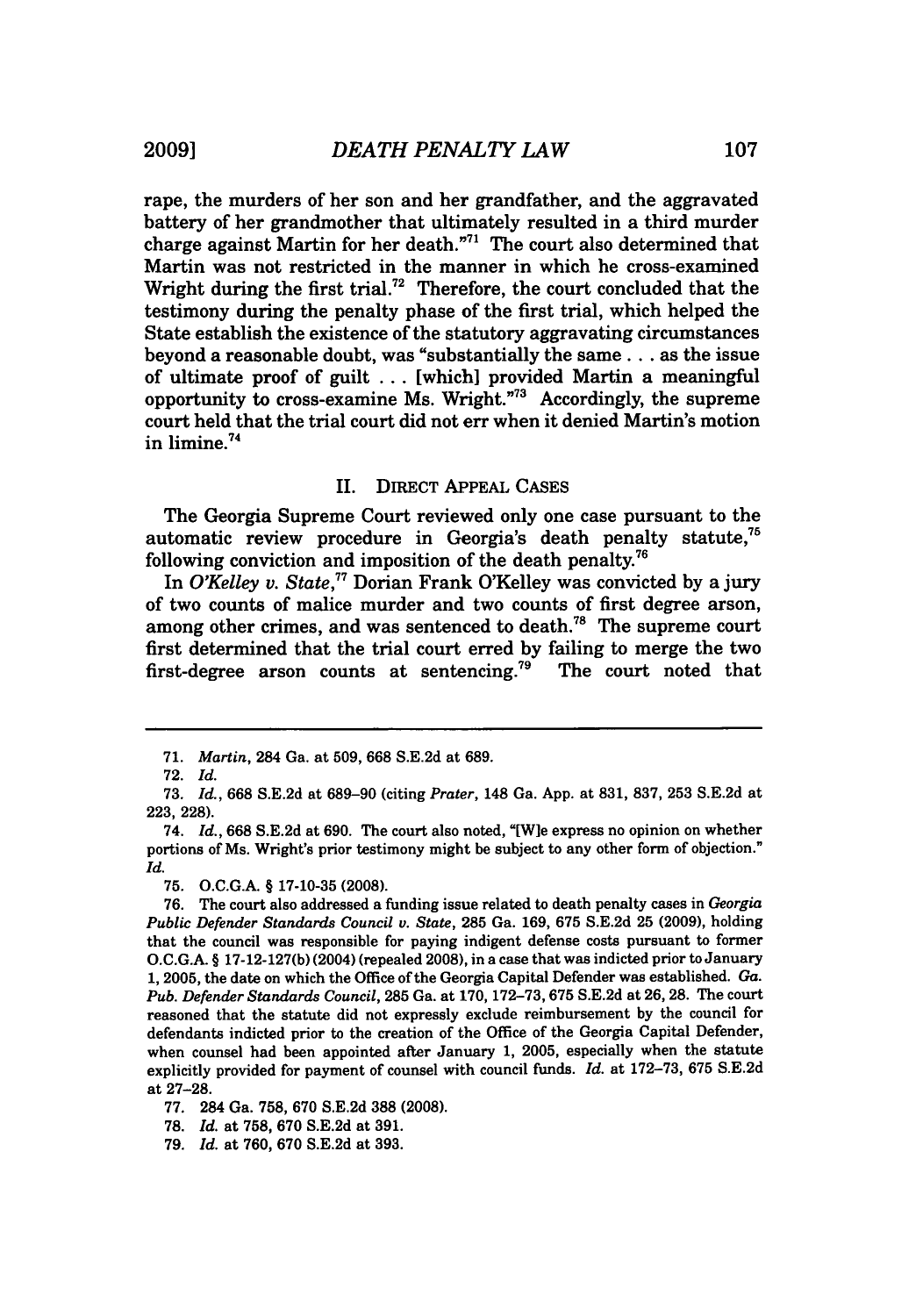although O'Kelley and his co-defendant, Daryl Stinski.<sup>80</sup> set multiple fires within the victim's residence. O'Kelley's actions constituted one act of arson because only one house was burned.<sup>81</sup> The supreme court, therefore, directed the trial court to strike the sentence as to one count of arson.<sup>82</sup>

The court next addressed a number of claims related to the improper qualification of prospective jurors.<sup>83</sup> O'Kelley argued that the trial court erroneously qualified six prospective jurors whose views regarding the death penalty should have prevented them from serving as jurors.<sup>84</sup> The court noted that the proper standard in reviewing such claims "is whether the juror's views would prevent or substantially impair the performance of his duties as a juror in accordance with his instructions and his oath."85

On review of the issue of whether prospective juror Hopkins was improperly qualified to serve, the court determined that his leanings toward imposing the death penalty or life without the possibility of parole did not disqualify him when he stated on voir dire that "[als an open-minded adult, he could reasonably consider ... life with the possibility of parole ... and all three sentencing options.<sup>"86</sup> The court, likewise, determined there was no error in qualifying prospective juror Carter despite Carter having "expressed support for the death penalty during his successful campaign for election as a state representative and because he stated on his juror questionnaire that 'if [O'Kelley] is guilty, he should get the death sentence.' $^{n87}$  The court noted that despite Carter explaining that he had no hesitation about imposing a death sentence in a case in which there was overwhelming evidence of guilt, "Mr. Carter repeatedly indicated that he would consider all three sentencing options, and he specifically stated that he could consider a

**<sup>80.</sup>** For a discussion of Stinski's case, see *Stinski v. State,* **281** Ga. **783,** 642 **S.E.2d 1 (2007).**

**<sup>81.</sup>** *OKelley,* 284 Ga. at **760-61, 670 S.E.2d** at **393.**

**<sup>82.</sup>** *Id.* at **761,670 S.E.2d** at **393.** The trial court erroneously sentenced OKelley to two consecutive twenty-year sentences for the two arson counts. *Id.*

**<sup>83.</sup>** *Id.*

<sup>84.</sup> *Id.*

**<sup>85.</sup>** *Id.* (internal quotation marks omitted) (quoting Nance v. State, **272** Ga. **217,** 222, **526 S.E.2d 560, 566** (2000)). In *Nance* the supreme court held that "the relevant inquiry is whether the trial court's qualification of the prospective juror is supported **by** the record as a whole." **272** Ga. at 222, **526 S.E.2d** at **566.** The court also held that reviewing courts are required to defer to "the trial court's resolution of any equivocations or conflicts in the prospective juror's responses on voir dire." *Id.* at 222, **526 S.E.2d** at **566-67.**

**<sup>86.</sup>** *OKelley,* 284 Ga. at **761,670 S.E.2d** at 393-94 (first alteration in original) (internal quotation marks omitted).

**<sup>87.</sup>** *Id.* at **761-62, 670 S.E.2d** at 394 (alteration in original).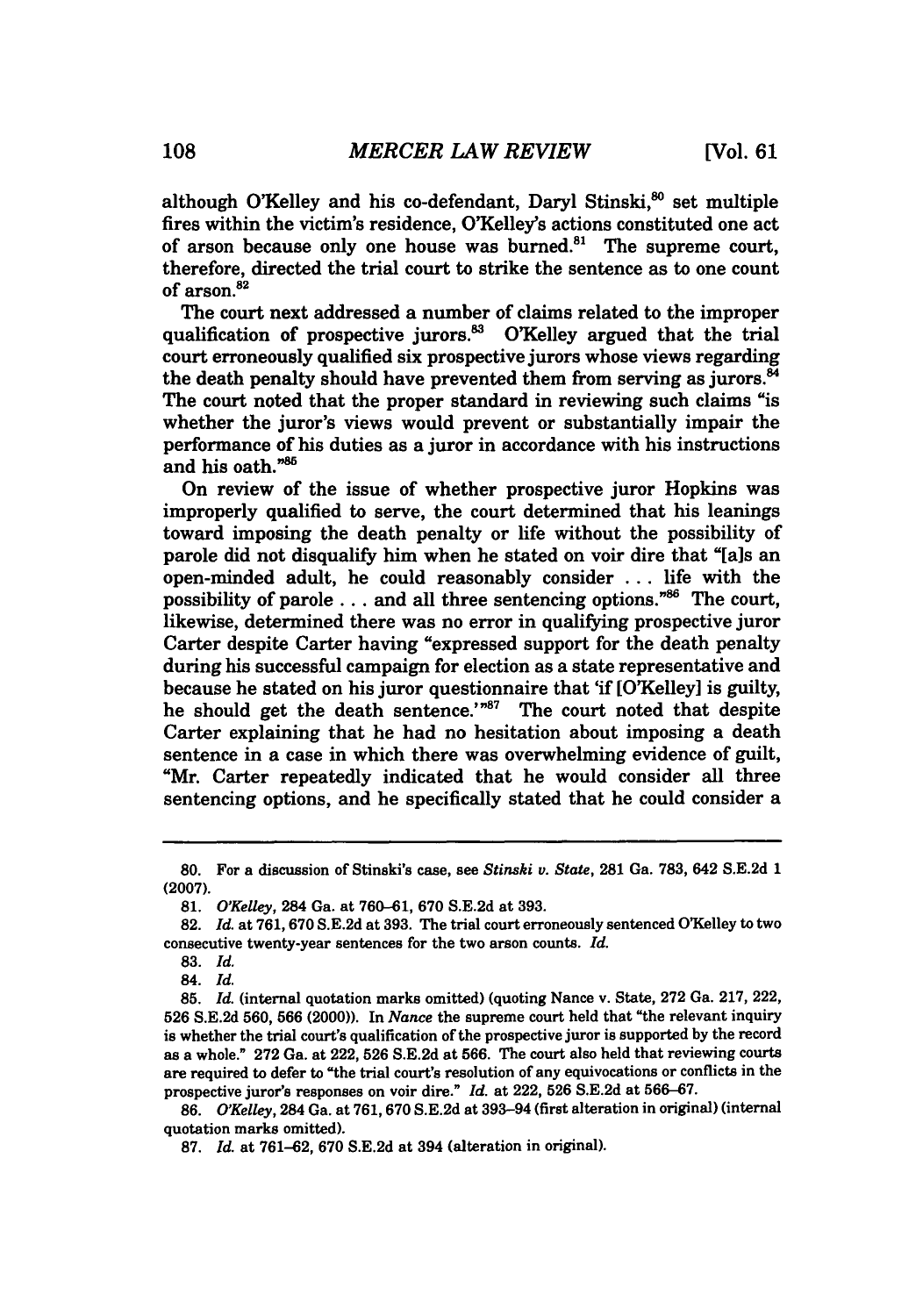sentence of life with the possibility of parole where an intentional murder with aggravating circumstances was found."88 Further. although Carter "acknowledged that he would want his constituents to know that he favored the death penalty or a life without parole sentence and that he 'care[d] very much about public service and ... [his] political career,'" he nonetheless stated he "'would sacrifice that to do the right thing."<sup>89</sup>

The court next considered the trial court's qualification of prospective juror Biskup, who was the fifty-eighth qualified juror.<sup>90</sup> The court noted that the trial court qualified sixty prospective jurors despite the fact that it had determined that a panel of fifty-four jurors was needed for selection of the jury and four alternates. $91$  Thus, the court concluded that any alleged error regarding jurors numbered fifty-five or higher would be harmless because "even if both sides used all their allotted strikes, it would be impossible for those jurors to be reached during the selection of either the jury or the alternate jurors."92

The court next considered the qualification of prospective jurors Martin, Gnann, and Lanier.<sup>93</sup> The court noted that Gnann and Lanier "were initially somewhat confused about the bifurcated trial procedure, the three sentencing options, and the consideration of mitigating evidence."<sup>94</sup> However, once these issues were clarified, "they stated repeatedly that they could listen to the evidence and consider all three sentencing options."<sup>95</sup> Therefore, the supreme court held that the trial court "did not err by qualifying these jurors."<sup>96</sup> Similarly, the court held that Martin was qualified despite expressing "her personal feeling against the sentence of life with the possibility of parole" when she also stated that she would "probably consider all three [sentencing] possibili-

**95.** *Id.*

**<sup>88.</sup>** *Id.* at 762, 670 S.E.2d at 394.

**<sup>89.</sup>** *Id.* (alterations in original).

**<sup>90.</sup>** *Id.*

**<sup>91.</sup>** *Id.*

**<sup>92.</sup>** *Id.* The court noted that it could not determine whether the jurors were called in the order set **by** the jury clerk because the trial court allowed the parties to strike the jury silently. *Id.* at **763, 670 S.E.2d** at 394. The court cautioned trial courts to follow the Unified Appeal Procedure, which requires that all proceedings in death penalty cases be transcribed. *Id.,* **670 S.E.2d** at **394-95;** *see also* **GA.** R. UNIFIED **APP.** P. note, *available at* http://www.gasupreme.us/rules/rules\_uap/.

**<sup>93.</sup>** *O'Kelley,* 284 Ga. at **763, 670 S.E.2d** at **395.** The court noted that although these three jurors would not be selected for the panel based on their juror numbers, they could have been selected as alternates; therefore, any error would not necessarily be harmless. *Id.*

<sup>94.</sup> *Id.* at 764, **670 S.E.2d** at **395.**

**<sup>96.</sup>** *Id.*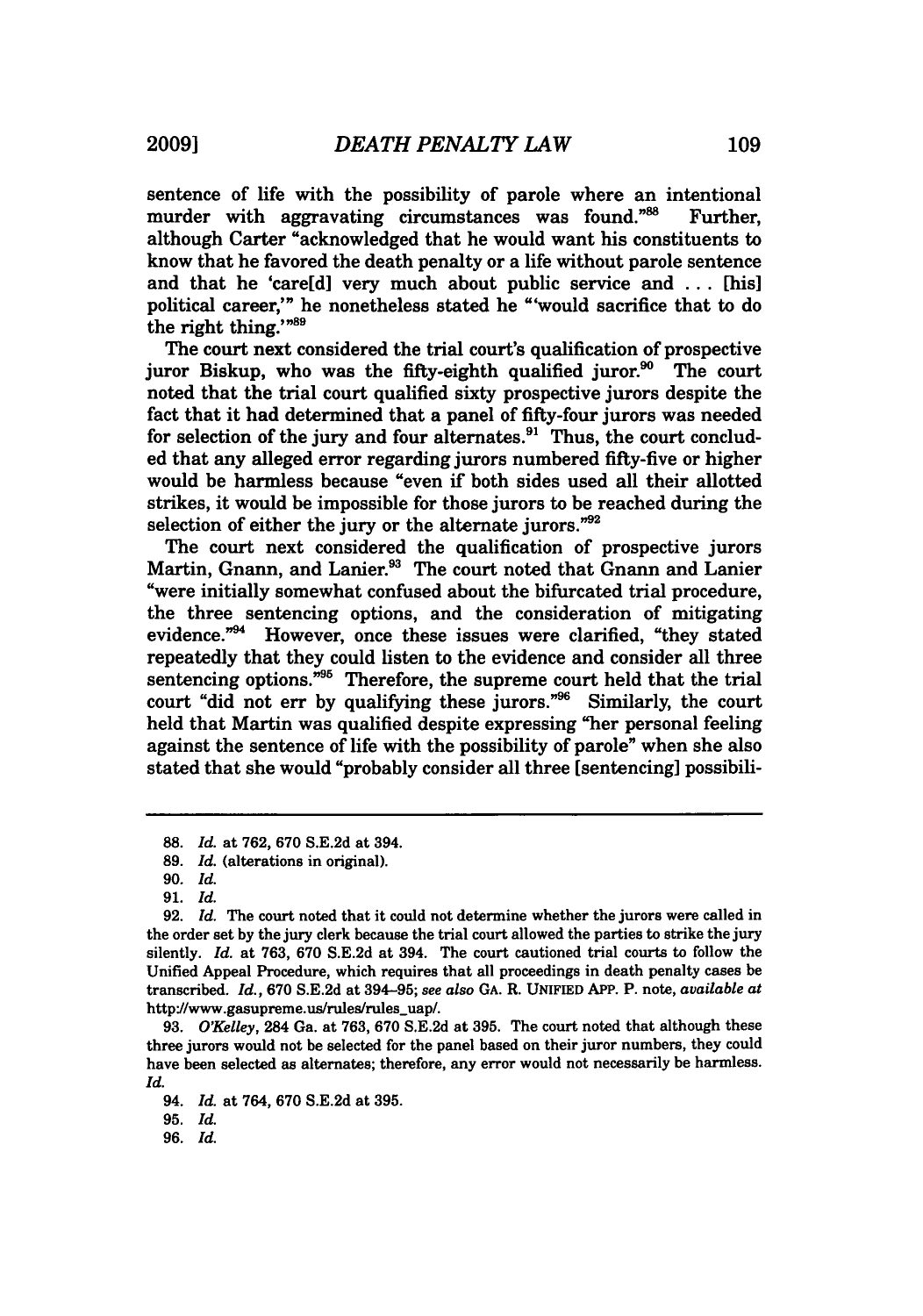ties" as well as "any mitigating evidence offered in making the determination on sentencing."97

The court also rejected O'Kelley's claim that the trial court improperly rehabilitated prospective jurors **by** asking general questions related to "whether a juror would follow the law."<sup>98</sup> The court determined that the trial court's questions were not the kind of "general fairness and follow the law questions<sup>"99</sup> disapproved in *Morgan v. Illinois*,<sup>100</sup> but were, instead, "targeted questions... [that] aided the court in resolving the equivocations and conflicts in their responses."<sup>101</sup> The court, therefore, determined this claim had no merit. $^{102}$ 

The court next addressed whether it was error for the trial court to deny OKelley's request to make an opening statement prior to his presentation of evidence at the penalty phase of his trial.<sup>103</sup> The court noted that the trial court initially granted O'Kelley's request; however, upon the State's objection that O'Kelley was not entitled to make an opening statement because the State had opted not to make one itself, the trial court denied O'Kellev's request.<sup>104</sup> Although the supreme court initially observed that "[o]pening statements in the sentencing phase of a death penalty trial are not specifically required **by** 'statute, rule or caselaw,'" the court recognized that it had noted "on more than one occasion that **. . .** 'it is the better practice to allow the parties to outline for the jury their expected evidence in aggravation or mitigation.'"<sup>105</sup> The court emphasized that

in recognition of the importance of opening statements to the trial process, this Court has promulgated a rule entitled, "Opening Statements in Criminal Matters." That rule provides that "[d]efense counsel may make an opening statement immediately after the state's opening statement and prior to introduction of evidence, or following the conclusion of the state's presentation of evidence."<sup>106</sup>

**<sup>97.</sup>** *Id.* (alteration in original) (internal quotation marks omitted).

**<sup>98.</sup>** *Id.,* **670 S.E.2d** at **395-96.** O'Kelley referred to the trial court's questions as "talismanic" rehabilitation. *Id.,* **670 S.E.2d** at **396.**

**<sup>99.</sup>** *Id.,* **670 S.E.2d** at **396** (internal quotation marks omitted) (quoting Morgan v. Illinois, 504 **U.S. 719,** 734 **(1992)).**

**<sup>100.</sup>** 504 **U.S. 719, 734-35 (1992).**

**<sup>101.</sup>** *O'Kelley,* 284 Ga. at **764-65, 670 S.E.2d** at **396.**

<sup>102.</sup> *Id.* at **765, 670 S.E.2d** at **396.**

**<sup>103.</sup>** *Id.*

<sup>104.</sup> *Id.*

**<sup>105.</sup>** *Id.* (quoting Smith v. State, **270** Ga. 240, **250, 510 S.E.2d 1, 11 (1998));** *see also* Wilson v. State, **271** Ga. **811, 818, 525 S.E.2d 339,** 347 **(1999).**

**<sup>106.</sup>** *O'Kelley,* 284 Ga. at **765-66,670 S.E.2d** at **396** (alteration in original) (quoting **GA. UNIF. SUPER. CT.** R. 10.2).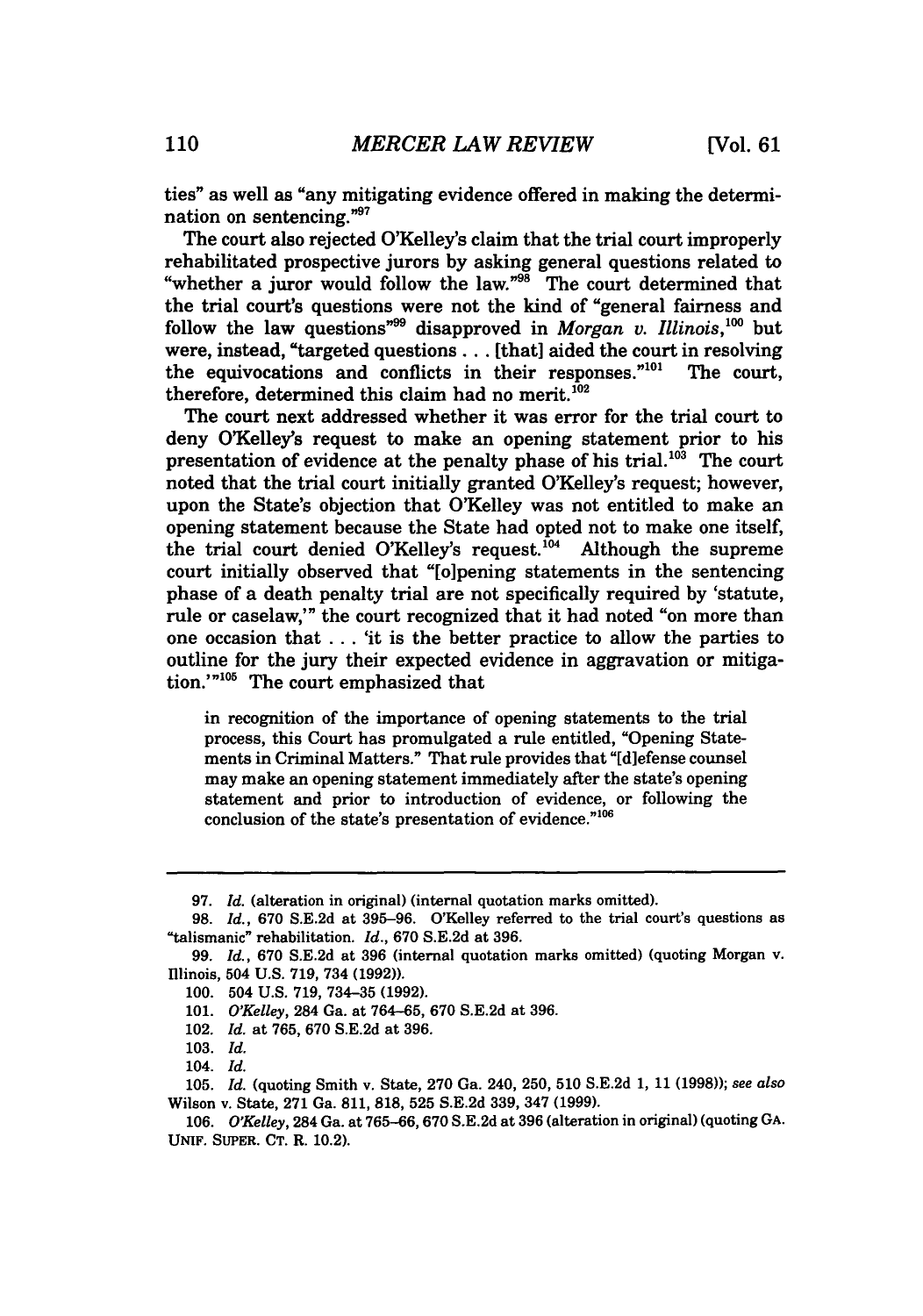The court reasoned that "[tihe primary rationale for the opening statement is 'to inform the jury in a general way of the nature of the action and defense so that they may better be prepared to understand the evidence.'" $107$  Accordingly, the court held that the same rationale applies during the penalty phase of a capital murder trial.<sup>108</sup> The court noted that the two phases of a capital murder trial address very different issues and that the bifurcated trial procedure "was created to withhold matters inadmissible on the issue of guilt or innocence from the jury until that issue halsl been determined."<sup>109</sup> Therefore, an opening statement at the merits phase of the trial would not necessarily address the issues and evidence to be presented during the penalty phase. $^{110}$ 

Moreover, the court reasoned, "Without the opportunity to make an opening statement at the sentencing phase, a defendant is left without the means to provide a roadmap to guide the jurors during the presentation of his mitigating evidence."<sup>111</sup> Continuing, the court noted, "This is not an insignificant deprivation, given the complexity of many mitigation defenses and the fact that, in many death penalty trials, the defendant's focus is not so much on his guilt or innocence as it is on why a death sentence should not be imposed on him." $112$ Accordingly, the court held that the trial court erred when it refused O'Kelley's request to make an opening statement prior to presenting his evidence during the penalty phase of the trial.<sup>113</sup> However, the court decided that the error was harmless because O'Kelley's actual mitigation themes were "straightforward" and not complex.<sup>114</sup> Moreover, O'Kelley's proposed opening statement, which was presented to the court at his motion for a new trial hearing, consisted of "a single paragraph actually addressing the evidence to be presented."<sup>115</sup>

The court summarily rejected O'Kelley's remaining claim challenging Georgia's lethal injection protocol, holding that O'Kelley failed to present any evidence that had not already been considered by the court.<sup>116</sup>

- 111. *Id.* at 767, 670 S.E.2d at 398.
- 112. *Id.* at 767-78, 670 S.E.2d at 398.
- 113. *Id.* at 768, 670 S.E.2d at 398.
- 114. *Id.* at 769, 670 S.E.2d at 398.
- 115. *Id.,* 670 S.E.2d at 398-99.
- 116. *Id.* at 770, 670 S.E.2d at 399.

<sup>107.</sup> *Id.* at 766, 670 S.E.2d at 396 (quoting Best v. District of Columbia, 291 U.S. 411, 415 (1934)); *see also* Sims v. State, 251 Ga. 877, 879, 311 S.E.2d 161, 164 (1984).

<sup>108.</sup> *O'Kelley,* 284 Ga. at 766, 670 S.E.2d at 397.

<sup>109.</sup> *Id.* (alteration in original) (internal quotation marks omitted) (quoting Smith v. State, 236 Ga. 12, 20, 222 S.E.2d 308, 315 (1976)); *see also* Gregg v. Georgia, 428 U.S. 153, 190-92 (1976).

<sup>110.</sup> *O'Kelley,* 284 Ga. at 766-67, 670 S.E.2d at 397.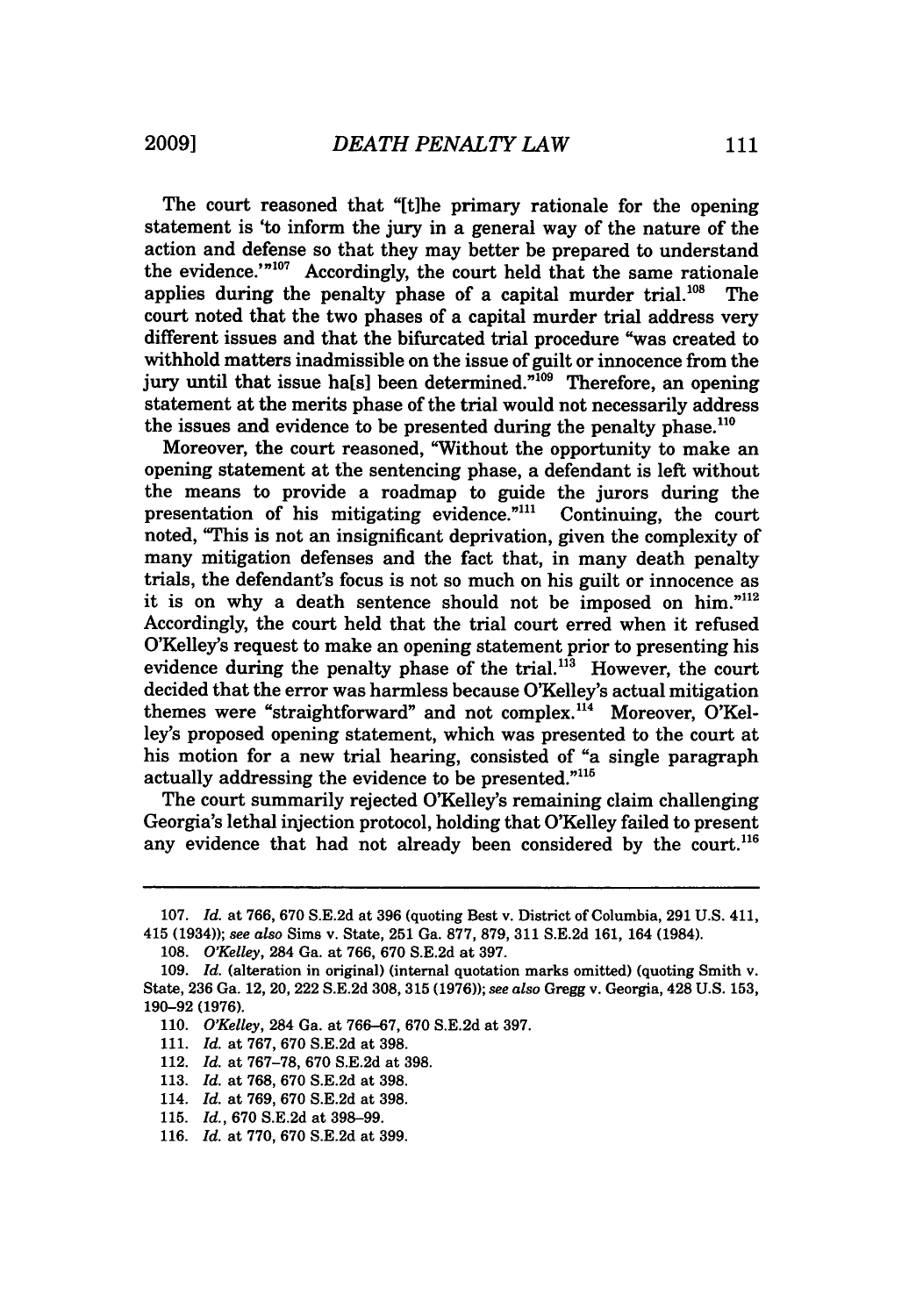Moreover, the court concluded that O'Kelley failed to demonstrate that Georgia's lethal injection protocol created "'a substantial risk of serious harm." $117$  The court also conducted the required statutory review<sup>118</sup> and held that **(1)** O'Kelley's death sentence did not result from passion, prejudice, or any other arbitrary factor; (2) "the evidence was clearly sufficient to authorize the jury to find beyond a reasonable doubt the existence of the statutory aggravating circumstances"; and **(3)** his sentence of death was "not excessive or disproportionate to the penalty imposed in similar cases."119 Accordingly, the court affirmed the lower court's judgment. $120$ 

# III. **DENIAL OF PETITION FOR WRIT OF CERTIORARI**

The United States Supreme Court's denial of certiorari<sup>121</sup> from the Georgia Supreme Court case of *Walker v. State<sup>122</sup>* is included in this Survey because the "[s]tatement... respecting the denial" of certiorari, signed **by** Justice Stevens, provides thoughtful analysis regarding proportionality review of capital cases in Georgia.<sup>123</sup> Justice Stevens brings clarity to the issue, especially in light of the Georgia Supreme Court's treatment of proportionality review<sup>124</sup> following the United States Supreme Court's opinion in *Pulley V. Harris. <sup>25</sup>*

In *Walker v. Georgia,'26* Artemus Rick Walker petitioned the United States Supreme Court for a writ of certiorari.<sup>127</sup> The question presented was whether Georgia's capital sentencing scheme violates the Eighth

**125.** 465 **U.S. 37** (1984). In *Pulley* the Court addressed the constitutionality **of** California's capital scheme, which did not include proportionality review. *Id.* at 41, **53.** The Court held that proportionality review was not required for California's death penalty statute to be constitutionally compliant. *Id.* at 54. However, this is not to say that proportionality review is never required. As the Court noted in *Zant v. Stephens,* 462 **U.S. 862 (1983),** "Our decision in this case depends in part on the existence of an important procedural safeguard, the mandatory appellate review of each death sentence **by** the Georgia Supreme Court to avoid arbitrariness and to assure proportionality." *Id.* at **890.**

**<sup>117.</sup>** *Id.* (quoting Baze v. Rees, **128 S.** Ct. **1520, 1531 (2008)).**

**<sup>118.</sup>** *See* **O.C.G.A.** § **17-10-35(c).**

**<sup>119.</sup>** *O'Kelley,* 284 Ga. at **770, 670 S.E.2d** at **399** (citing **O.C.G.A.** § 17-10-35(c)(2)-(3); Jackson v. Virginia, 443 **U.S. 307,** 324 **(1979)).**

<sup>120.</sup> *Id.* at **771, 670 S.E.2d** at 400.

<sup>121.</sup> Walker v. Georgia, **129 S.** Ct. 453 **(2008)** (mem.) (Stevens, **J.,** statement respecting denial of cert.).

<sup>122.</sup> **282** Ga. **774, 653 S.E.2d** 439 **(2007).**

**<sup>123.</sup>** *Walker,* **129 S.** Ct. at 453.

<sup>124.</sup> *See id.* at **456-57.**

**<sup>126. 129</sup> S.** Ct. 453 **(2008)** (mem.) (Stevens, **J.,** statement respecting denial of cert.).

**<sup>127.</sup>** *Id.* at 453.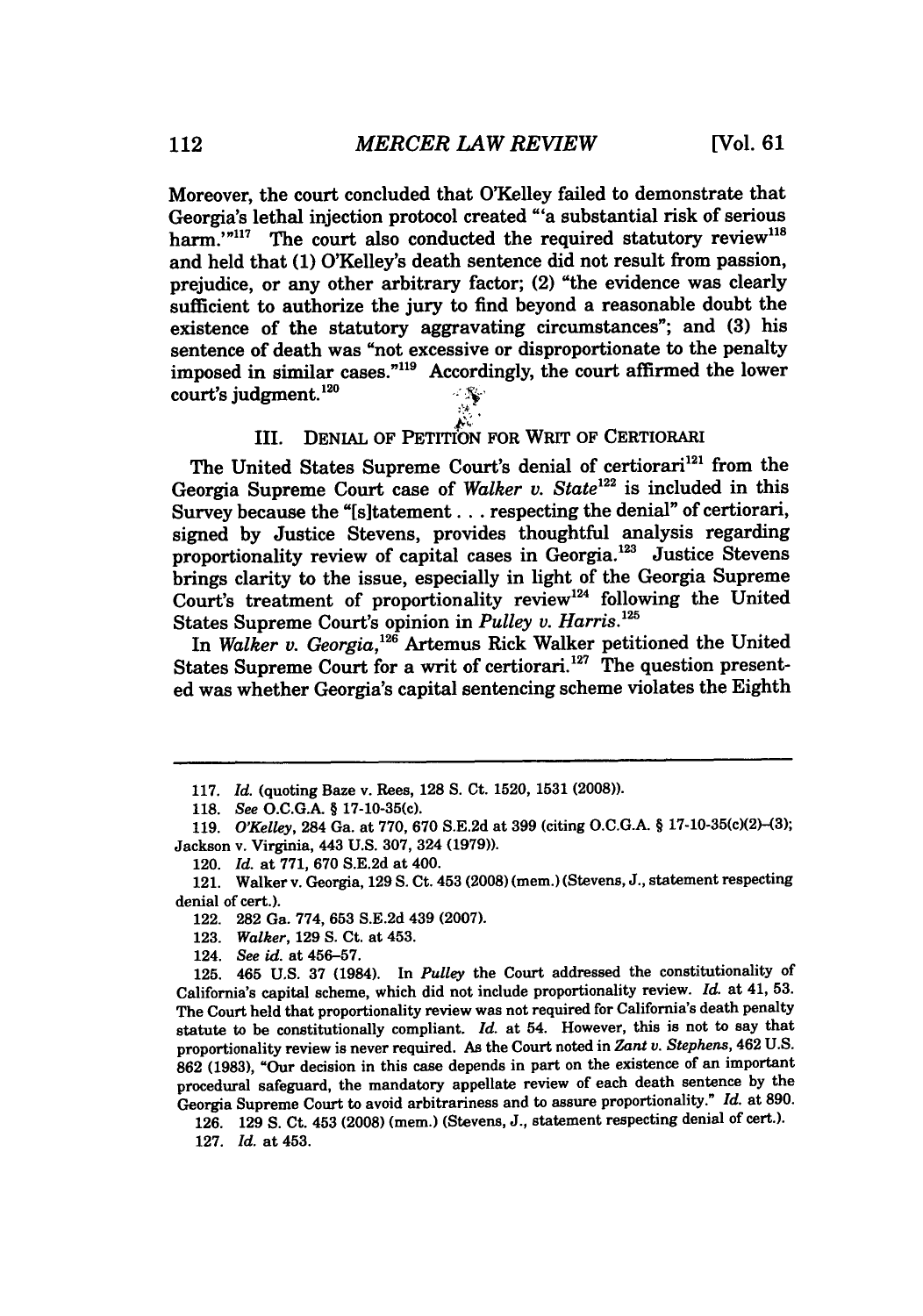Amendment's<sup>128</sup> guarantee against arbitrary and discriminatory sentences.<sup>129</sup> Walker specifically alleged that the Georgia Supreme Court "'fail[ed] to: **(1)** conduct meaningful proportionality review, and (2) enforce reporting requirements under Georgia's capital sentencing scheme.'"<sup>130</sup> The Court denied Walker's petition because he failed to raise these claims in state court.<sup>131</sup> Justice Stevens wrote a statement with respect to the denial of Walker's petition "to emphasize that the Court's denial has no precedential effect... and to note that petitioner's submission is supported **by** our prior opinions evaluating the constitutionality of the Georgia statute."<sup>132</sup>

Justice Stevens initially noted that in *Furman v. Georgia*,<sup>133</sup> Justice</sup> Stewart "observed that death sentences imposed pursuant to Georgia's capital sentencing scheme were 'cruel and unusual in the same way that being struck by lightning is cruel and unusual.'<sup>"134</sup> At the time of *Furman,* the Georgia statute provided juries with absolute discretion in sentencing, which resulted "in the arbitrary, and often discriminatory, issuance of capital sentences."<sup>135</sup> Justice Stevens noted that following *Furman,* the Georgia General Assembly amended its capital sentencing scheme to include new procedural protections against the imposition of arbitrary death sentences.<sup>136</sup> One of these statutory protections One of these statutory protections required the Georgia Supreme Court to "'compar[e] each death sentence with the sentences imposed on similarly situated defendants to ensure that the sentence of death in a particular case is not disproportionate.'"<sup>137</sup> Justice Stevens noted, "We assumed that the court would consider whether there were similarly situated defendants who had *not* been put to death because that inquiry is an essential part of any meaningful proportionality review."<sup>138</sup>

134. *Walker,* **129 S.** Ct. at 454 (quoting *Furman,* 408 **U.S.** at **309** (Stewart, **J.,** concurring)). In *Furman* Justice Stewart concluded that "the Eighth **...** Amendment[] cannot tolerate the infliction of a sentence of death under legal systems that permit this unique penalty to be so wantonly and freakishly imposed." 408 **U.S.** at **310** (Stewart, **J.,** concurring).

**135.** *Walker,* **129 S.** Ct. at 454.

**136.** *Id.*

**<sup>128.</sup> U.S.** CoNsr. amend. VIII.

**<sup>129.</sup>** *Walker,* **129 S.** Ct. at 453.

**<sup>130.</sup>** *Id.* at 453-54 (alteration in original) (quoting petition for cert.).

**<sup>131.</sup>** *Id.* at 454.

**<sup>132.</sup>** *Id.*

**<sup>133.</sup>** 408 **U.S. 238 (1972).** Justice Stevens credits Justice Stewart with being the "principal architect of [the Court's] death penalty jurisprudence." *Walker,* **129 S.** Ct. at 454.

**<sup>137.</sup>** *Id.* (alteration in original) (quoting Gregg v. Georgia, 428 **U.S. 153, 198 (1976)).**

**<sup>138.</sup>** *Id.* (internal quotation marks omitted).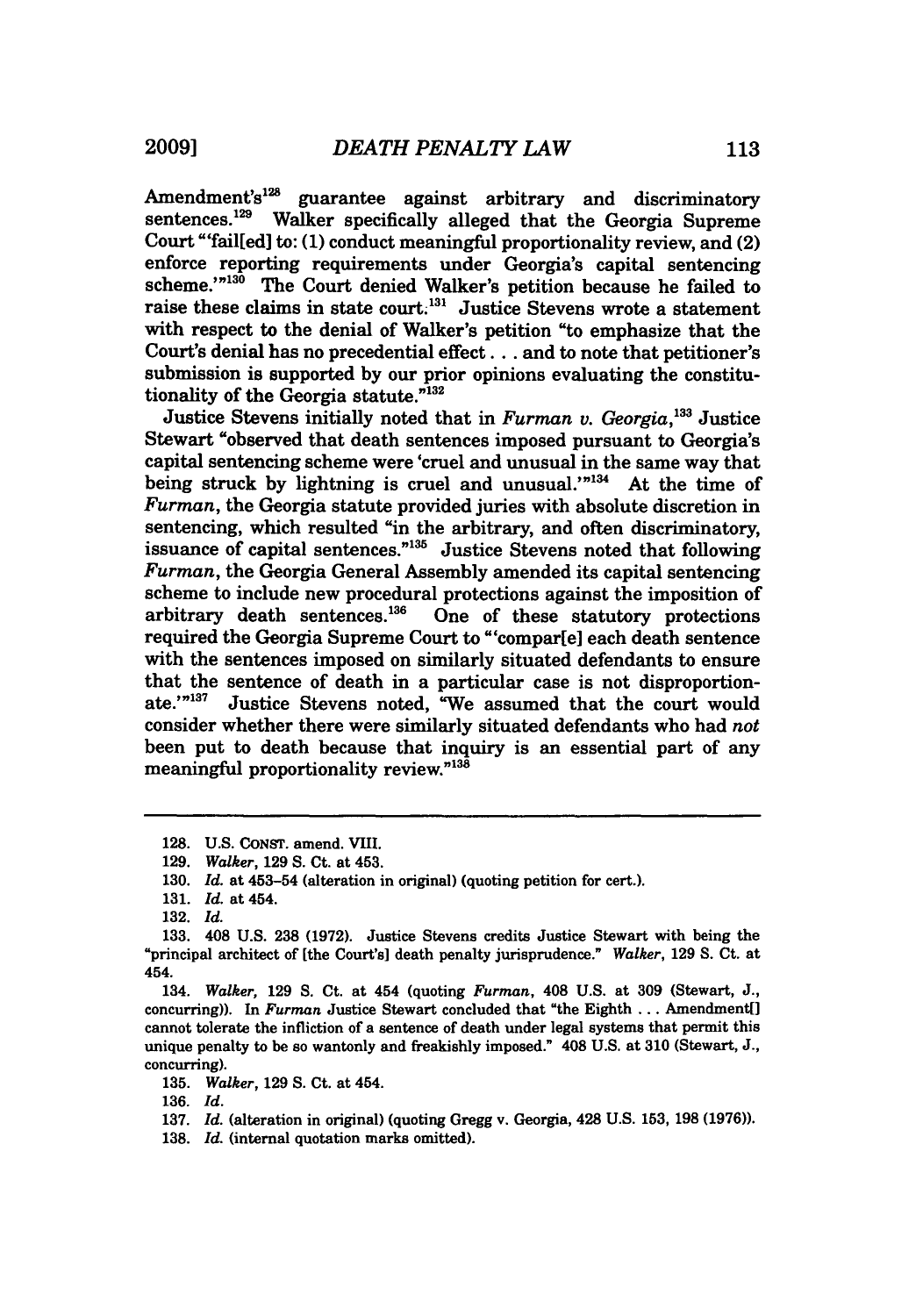Justice Stevens observed that the Court's assumptions were confirmed in *Zant v. Stephens139* when the Court considered "whether a death sentence was valid notwithstanding the jury's reliance on an invalid aggravating circumstance.<sup>"140</sup> Justice Stevens determined that the decision to uphold the sentence in *Zant* "'depend[ed] in part on the existence of an important procedural safeguard, the mandatory appellate review of each death sentence by the Georgia Supreme Court to avoid arbitrariness and to assure proportionality.<sup>'"141</sup> Justice Stevens found it to be particularly important that the Georgia Supreme Court "expressly stated that its proportionality review 'uses for comparison purposes not only similar cases in which death was imposed, but similar cases in which death was not imposed."<sup>142</sup> Justice Stevens reasoned that this was a judicious approach given that cases in which a death sentence was not imposed "might well provide the most relevant evidence of arbitrariness in the sentence before the court."<sup>143</sup>

Justice Stevens also expressed his concern about the "risk of arbitrariness in cases that involve black defendants and white victims."<sup>144</sup> Noting there is "some indication that those risks have diminished over time," Justice Stevens concluded that "the race-of-victim effect persists." $145$  Justice Stevens was particularly troubled by the fact that this case involved an African-American defendant and a white victim.<sup>146</sup> Justice Stevens noted that following Walker's conviction and sentence of death, the Georgia Supreme Court performed "an utterly perfunctory review" rather than "a thorough proportionality review to mitigate the heightened risks of arbitrariness and discrimination in this case." 47 For instance, Justice Stevens noted that the Georgia Supreme Court's proportionality review in *Walker* was limited to "a single paragraph" consisting of "a string citation of [twenty-one] cases in which the jury imposed a death sentence[,] . . . mak[ing] no reference to the facts of those cases or to the aggravating circumstances found by the jury."<sup>148</sup>

Moreover, Justice Stevens emphasized that "[h]ad the Georgia Supreme Court looked outside the universe of cases in which the jury

142. *Id.* (quoting *Zant,* 462 **U.S.** at **880 n.19).**

- 146. *Id.*
- 147. *Id.*
- 148. *Id.*

**<sup>139.</sup>** 462 **U.S. 862 (1983).**

<sup>140.</sup> *Walker,* **129 S.** Ct. at 454.

<sup>141.</sup> *Id.* (alteration in original) (quoting *Zant,* 462 **U.S.** at **890).**

<sup>143.</sup> *Id.* at 454-55.

<sup>144.</sup> *Id.* at 455.

<sup>145.</sup> *Id.*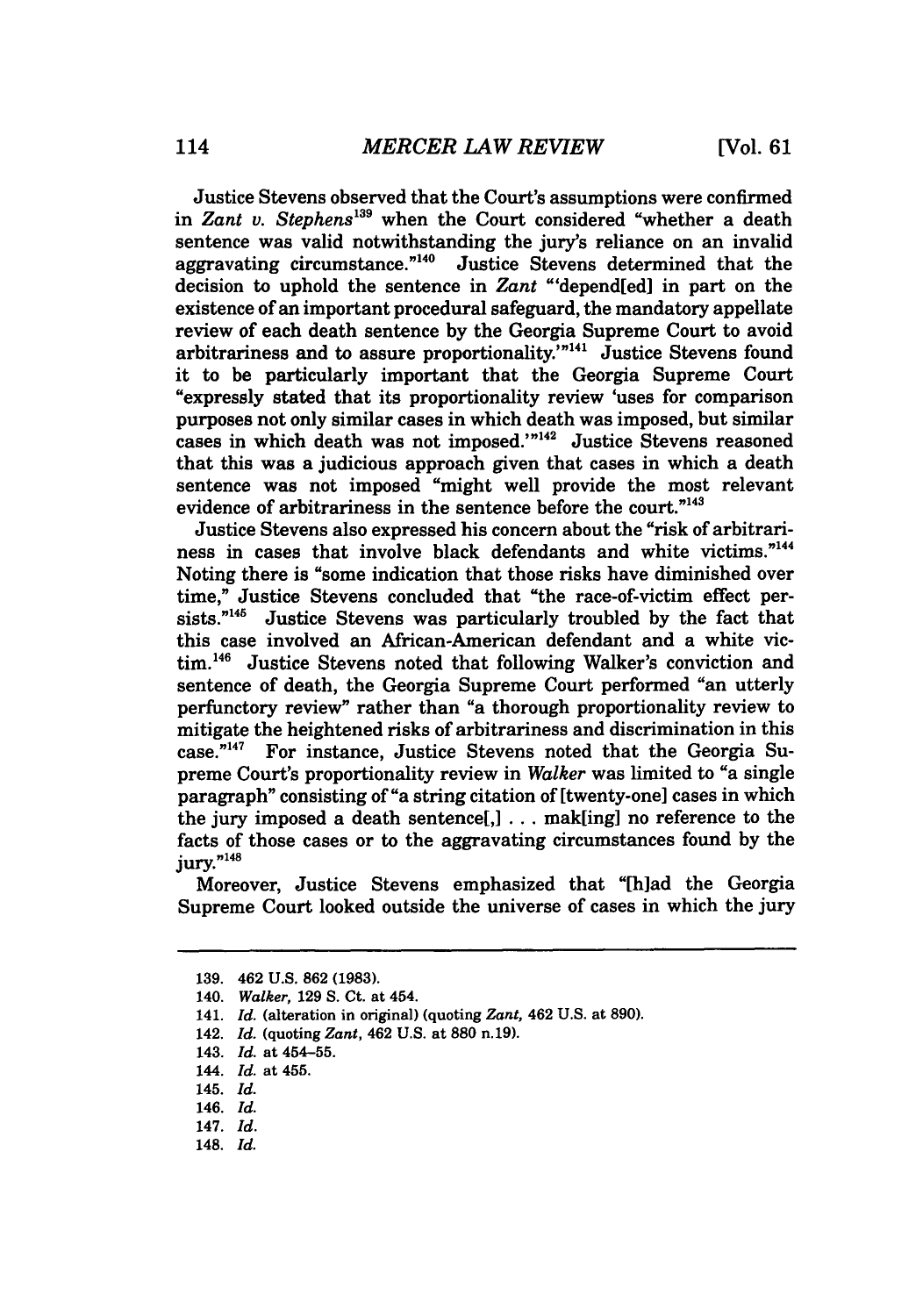number of other similar cases, the State did not even seek the death

imposed a death sentence, it would have found numerous cases involving offenses very similar to petitioner's in which the jury imposed a sentence of life imprisonment."<sup>149</sup> Further, Justice Stevens noted that in a

penalty.150 Justice Stevens observed that the Georgia Supreme Court's practice of limiting proportionality review began after the Court decided *Pulley v. Harris*,<sup>151</sup> in which the Court held that "the Eighth Amendment does not require comparative proportionality review of every capital sentence."<sup>152</sup> Justice Stevens clarified the Court's position in *Pulley*, stating, that its "assertion was intended to convey our recognition of differences among the States' capital schemes and the fact that we consider statutes as we find them .... [Ilt was not meant to undermine our conclusion in *Gregg* and *Zant* that such review is an important component of the Georgia scheme."'53 Justice Stevens concluded, "The Georgia Supreme Court owes its capital litigants... [a] duty of care and must take seriously its obligation to safeguard against the imposition of death sentences that are arbitrary or infected by impermissible considerations such as race."<sup>154</sup>

<sup>149.</sup> *Id.* at 455-56 (citing Jones v. State, 279 Ga. 854, 622 S.E.2d 1 **(2005);** Spickler v. State, 276 Ga. 164, 575 S.E.2d 482 (2003); Cross v. State, 271 Ga. 427, 520 S.E.2d 457 (1999); Jenkins v. State, 268 Ga. 468, 491 S.E.2d 54 (1997); LeMay v. State, 265 Ga. 73, 453 S.E.2d 737 (1995); Cobb v. State, 250 Ga. 1, 295 S.E.2d 319 (1982)).

<sup>150.</sup> *Id.* at 456 (citing Davis v. State, 281 Ga. **871,** 644 S.E.2d 113 **(2007);** Wiggins v. State, **280** Ga. 627, 632 S.E.2d **80** (2006); Escobar v. State, 279 Ga. 727, 620 S.E.2d 812 (2005); Stanley v. State, 261 Ga. 412, 405 S.E.2d 493 (1991)).

<sup>151. 465</sup> U.S. 37 (1984).

<sup>152.</sup> *Walker,* 129 S. Ct. at 456 (citing *Pulley,* 465 U.S. at 44--46).

<sup>153.</sup> *Id.*

<sup>154.</sup> *Id.* at 457.